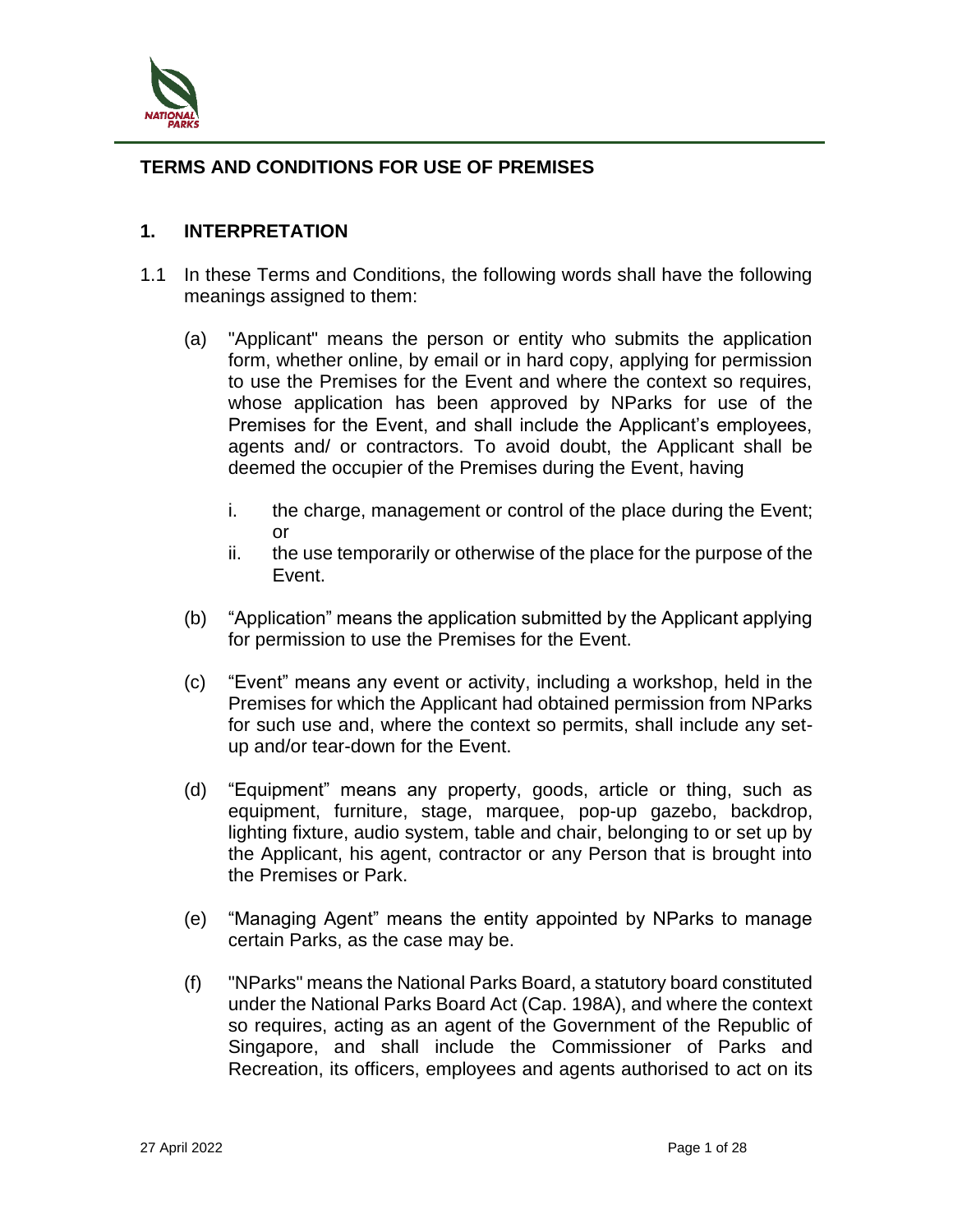

behalf and includes any representative or person under the direction of NParks or who is designated by NParks to act on its behalf.

- (g) "Park" means the public park, national park, garden and/ or nature reserve under NParks' management or which may subsequently come under NParks' management in which the Premises is situated.
- (h) "Person" means any person whom NParks considers to have entered the Park by reason of the Applicant's use of the Premises, including any person attending the Event, whether or not at the Applicant's invitation, and includes the Applicant's guests, caterers, agents and contractors.
- (i) "Premises" means the premises in the Park which the Applicant is applying for permission to use, or where the context so requires, for which approval to use has been granted by NParks to the Applicant. For the purposes of these Terms and Conditions, if approval has been granted to the Applicant to use the Premises, then the Applicant shall be deemed to be in occupation of the Premises during the Event and shall further be deemed to be responsible for all acts or omissions occurring on the Premises during the Event.
- (j) "Terms and Conditions" means these Terms and Conditions, Specific Terms and Conditions and such other terms and conditions as may be imposed by NParks on the Applicant as a condition for approving his Application for use of the Park.
- (k) "Usage Fee" means the fee payable by the Applicant for the use of the Park.
- 1.2 In these Terms and Conditions, words denoting one gender shall include all other genders; words denoting the singular shall include the plural and vice versa; words denoting persons include firms and corporations and vice versa, and also include their respective heirs, personal representatives, successors in title or permitted assigns, as the case may be.
- 1.3 The headings in these Terms and Conditions are for reference only and shall not be deemed to form part of these Terms and Conditions or be taken into consideration in the interpretation or construction of these Terms and Conditions.
- 1.4 These Terms and Conditions are governed by and shall be construed in accordance with Singapore law.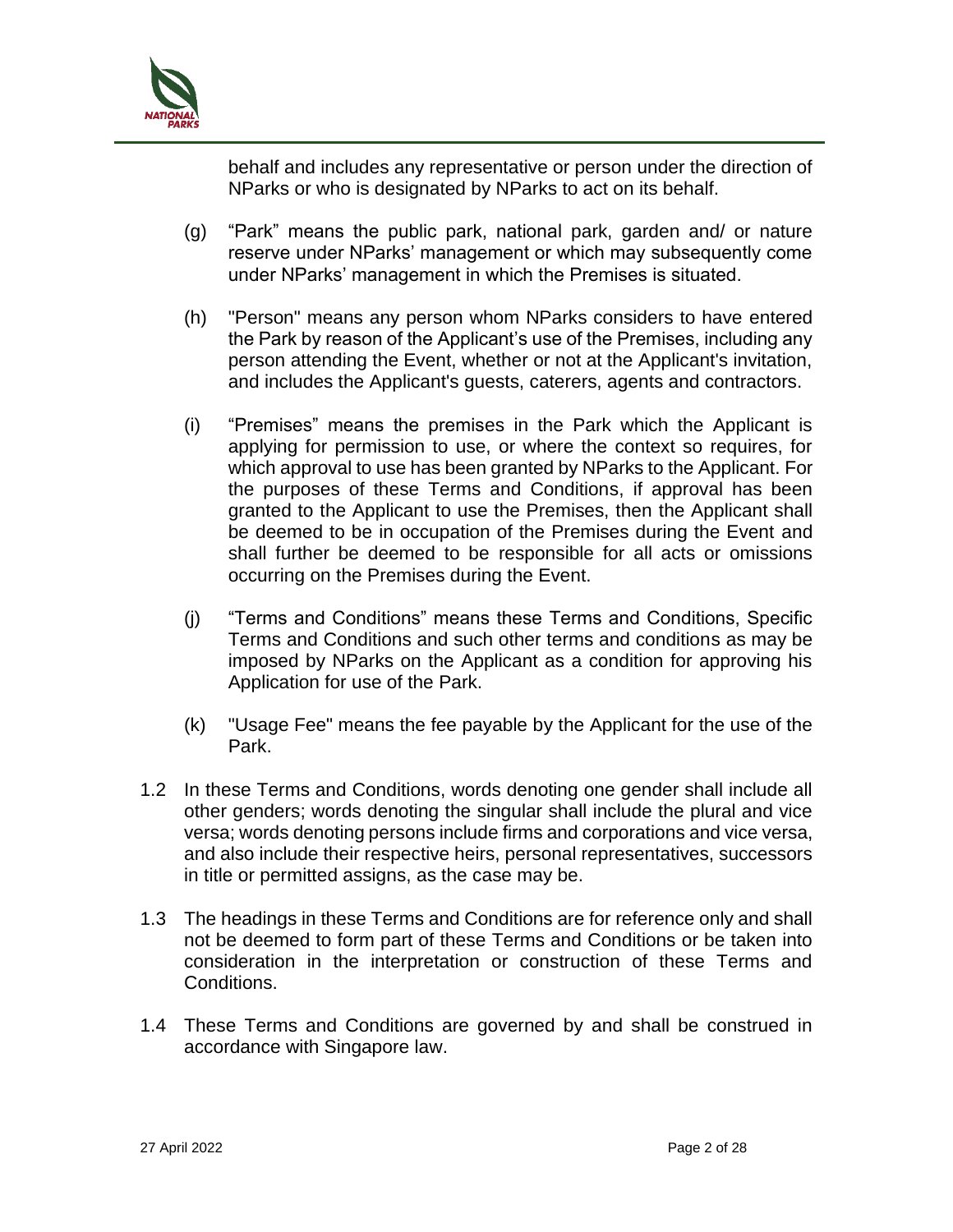

### **2. GENERAL**

- 2.1 All approvals given for Park usage shall be subject to the Terms and Conditions stated herein, and such other terms and conditions as may be imposed by NParks on the Applicant as a condition for approving his Application for use of the Premises.
- 2.2 NParks reserves the right to change these Terms and Conditions without prior notice.
- 2.3 Save as expressly set out in these Terms and Conditions, a person who is not party to this agreement shall have no right under the Contracts (Rights of Third Parties) Act (Cap. 53B) to enforce any of its terms.
- 2.4 No failure or delay on the part of NParks in exercising any power or right under this Agreement shall operate as a waiver nor shall an exercise of such right or power preclude any other or further exercise of such right or power or other right or power.

## **3. APPLICATION**

- 3.1 Unless otherwise notified by NParks and/or specifically set out in the Specific Terms and Conditions at **Clause 10,** the Applicant shall submit the completed Application at least 1 calendar month before the commencement of the Event.
- 3.2 Submission of the Application through NParks' website at [www.nparks.gov.sg](http://www.nparks.gov.sg/) is preferred. If the Event requires Equipment to be set up, the Applicant is advised to factor in the amount of time required for setting-up, dismantling, reinstating and removal of the Equipment from the Premises and the Park in the Application.
- 3.3 Where a firm, company, organisation or group of persons is named as the Applicant, the representative who submits the Application shall be deemed to have the authority to bind the firm, company, organisation or group of persons to these Terms and Conditions, and the firm, company, organisation or group of persons shall be considered to be jointly and severally liable with the Applicant for all costs and charged incurred by the Applicant and to ensure compliance with these Terms and Conditions. Where the Applicant is below 18 years of age, he confirms that he has obtained the consent of his parent/ guardian to make the Application and to agree to the Terms and Conditions herein stated.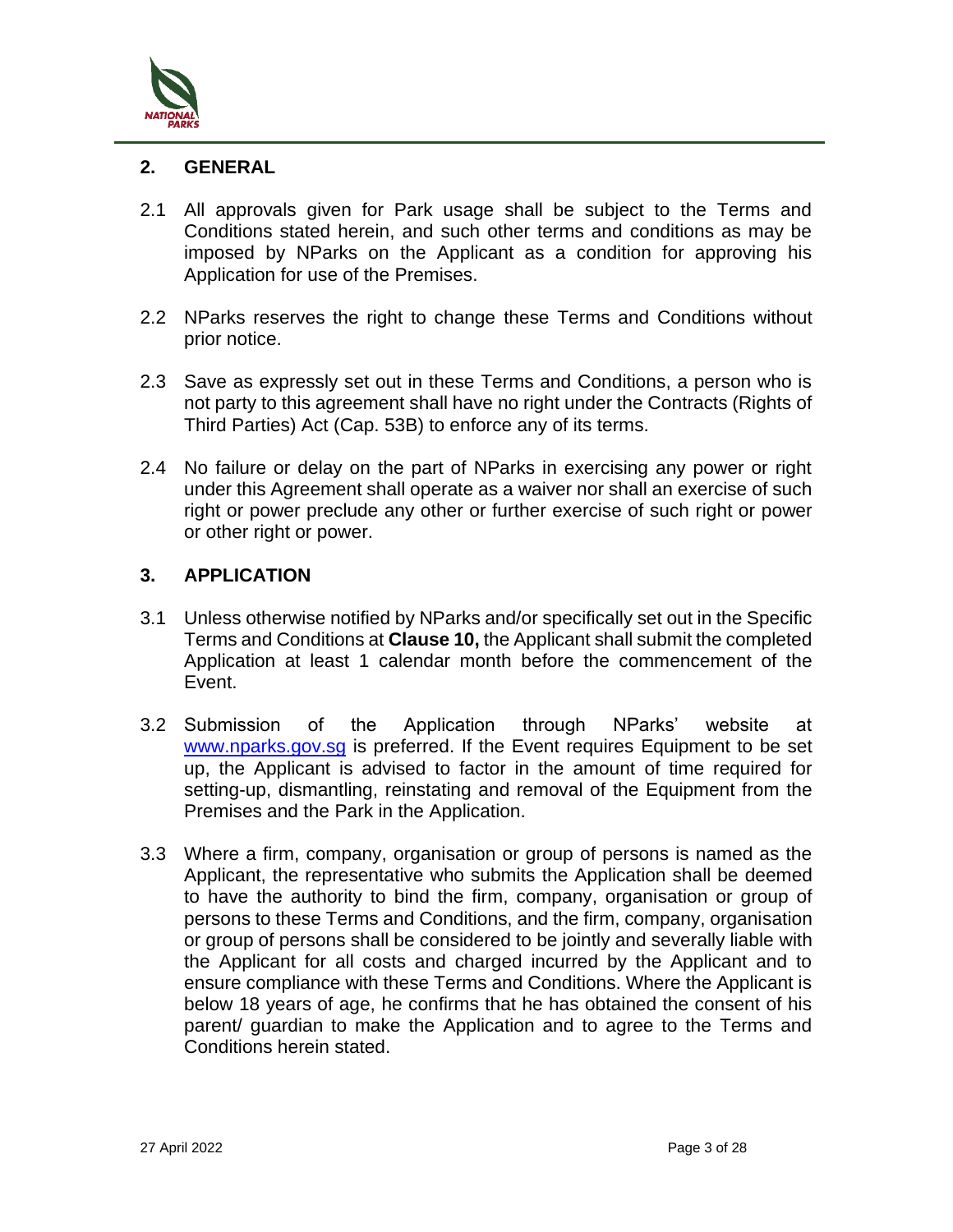

- 3.4 Where the Applicant is required to obtain any licence, approval, permit or authorisation from any relevant authority or organisation for the Event (which may include permission from the Singapore Police Force (in particular, the Public Entertainment Licensing Unit), Singapore Civil Defence Force, National Environment Agency, Department of Public Cleanliness, Civil Aviation Authority of Singapore and the Building and Construction Authority), it shall be the Applicant's responsibility to obtain such licence, approval, permit or authorisation at his costs, prior to the submitting the Application. NParks reserves the right to request the Applicant to furnish proof of the licence, approval, permit or authorisation obtained by the Applicant at any time after the submission of the Application, failing which the Application may be rejected or if approval has been granted, the approval may be revoked. In addition, the Applicant shall also be responsible for the cost of music, bands and other entertainment for the Event. All royalties, permits, license fees (including fees and royalties payable to the Performing Rights Society Ltd or other organizations entitled to be paid in respect of music, sound recordings, videos or films used at the event) or other taxes and charges shall be solely borne and paid by the Applicant.
- 3.5 The Applicant shall as soon as practicably possible inform NParks of his intention to use the Premises for any Event involving monetary transactions or other type of consideration, including the sale of items. NParks reserves the right to reject the Application on this basis, or approve the Application subject to a payment of fees by the Applicant, in addition to any Usage Fees. Notwithstanding that approval of the Application has been given, NParks reserves the right to require the Applicant to halt any activity involving monetary transactions at any time.
- 3.6 In making an Application, the Applicant shall provide all required details to NParks, failing which NParks reserves the right to reject the Application. NParks reserves the right to request further details from the Applicant in respect of the Application.

# **4. APPROVAL OF APPLICATION AND PAYMENT OF USAGE FEES**

- 4.1 NParks' decision to approve or reject an Application or revoke any approval given shall be final, and NParks may approve or reject an Application without giving any reasons.
- 4.2 NParks shall have the right to determine the capacity for the Premises. In no circumstances shall the Applicant allow Persons to occupy any Premises or part thereof in numbers greater than the stipulated capacity.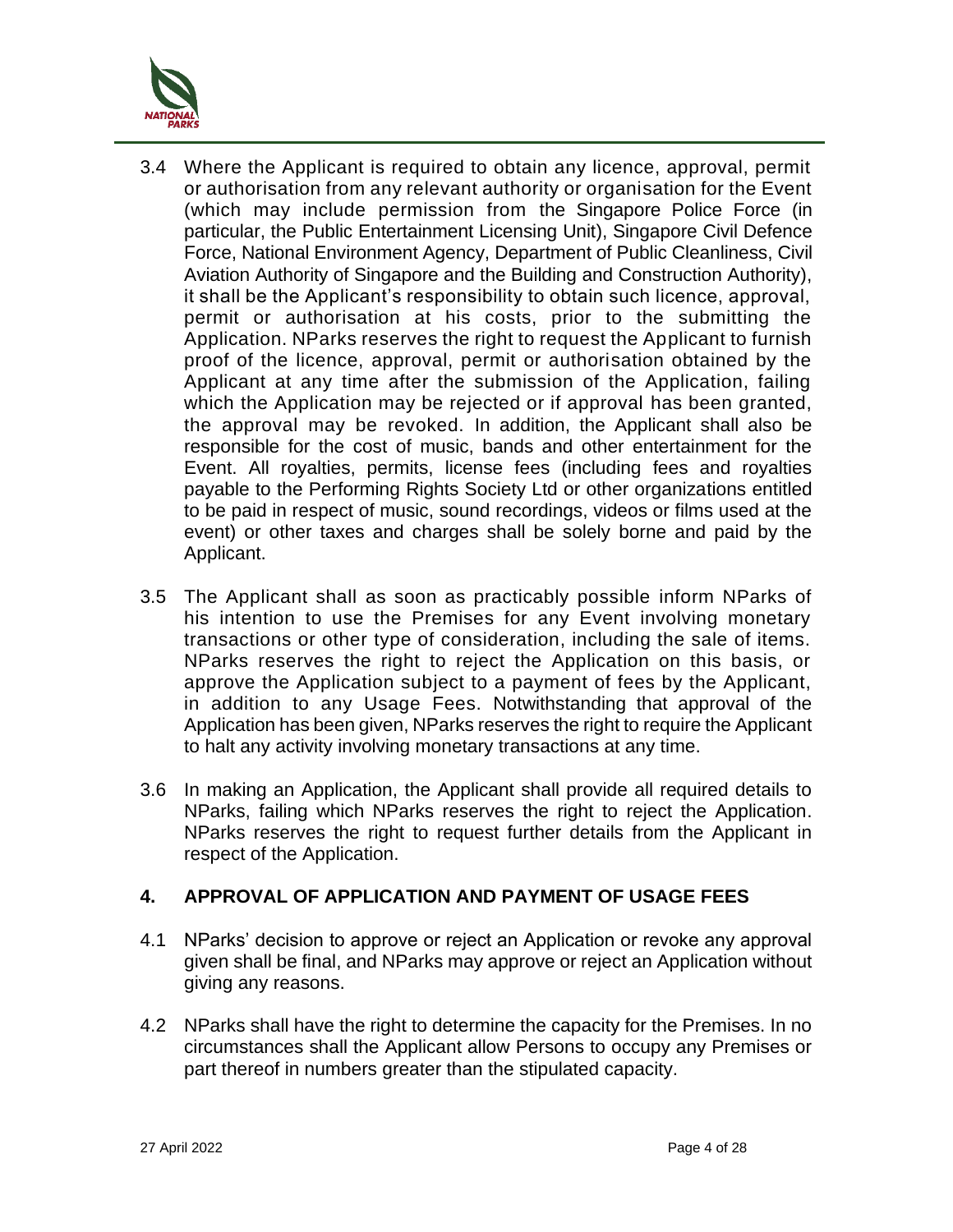

- 4.3 Any approval given shall be conditional upon compliance with all Terms and Conditions by the Applicant, and shall not be assignable or transferable.
- 4.4 For Premises at specified Parks, the Applicant may be required to pay a Usage Fee and any tax thereon, such as goods and services tax (GST). NParks reserves the right to revise the prevailing Usage Fee at any time without prior notice. Approval of the Application and reservation of the Premises is subject to full payment of Usage Fees by the Applicant to NParks or its managing agent, as the case may be.
- 4.5 The Applicant shall obtain the written approval of NParks if the Applicant wishes to carry out any activity and/or implement any arrangement in relation to the Event, for which NParks did not provide its express approval pursuant to the Application.

## **5. REJECTION OF APPLICATION, REVOCATION OF APPROVAL AND CANCELLATION OF BOOKING**

- 5.1 Without prejudice to the Terms and Conditions herein, if in NParks' opinion,
	- (a) the Applicant or any Person has breached or is likely to breach any of the Terms and Conditions;
	- (b) the Event or any activity thereof, may endanger or cause discomfort or inconvenience to other users of the Park,

then, in such event, NParks may reject the Application, or if approval had been granted, revoke its approval immediately without giving the Applicant any prior notice. In the event of such rejection or revocation, the Usage Fees shall be forfeited in full. NParks shall not be liable to the Applicant or any Person for any loss or damages suffered, including but not limited to any expenses incurred by the Applicant or such Person in anticipation of or preparation for the use of the Premises. The Applicant hereby undertakes to indemnify NParks against all claims arising from NParks' decision to revoke such approval.

5.2 The Applicant shall, at his own costs, maintain all licences, approvals, permits and authorisations mentioned in **Clause 3.4** above without any restrictions or qualifications whatsoever. The Applicant shall ensure that all licences, approvals, permits and authorisations shall remain valid for the duration of the Event and if, for any reason, any such licence, approval, permit or authorisation is withdrawn, suspended, revoked, terminated or varied in any manner whatsoever, the Applicant shall without demand immediately give notice thereof to NParks together with a copy of any document evidencing such withdrawal, suspension, termination or variation. For the avoidance of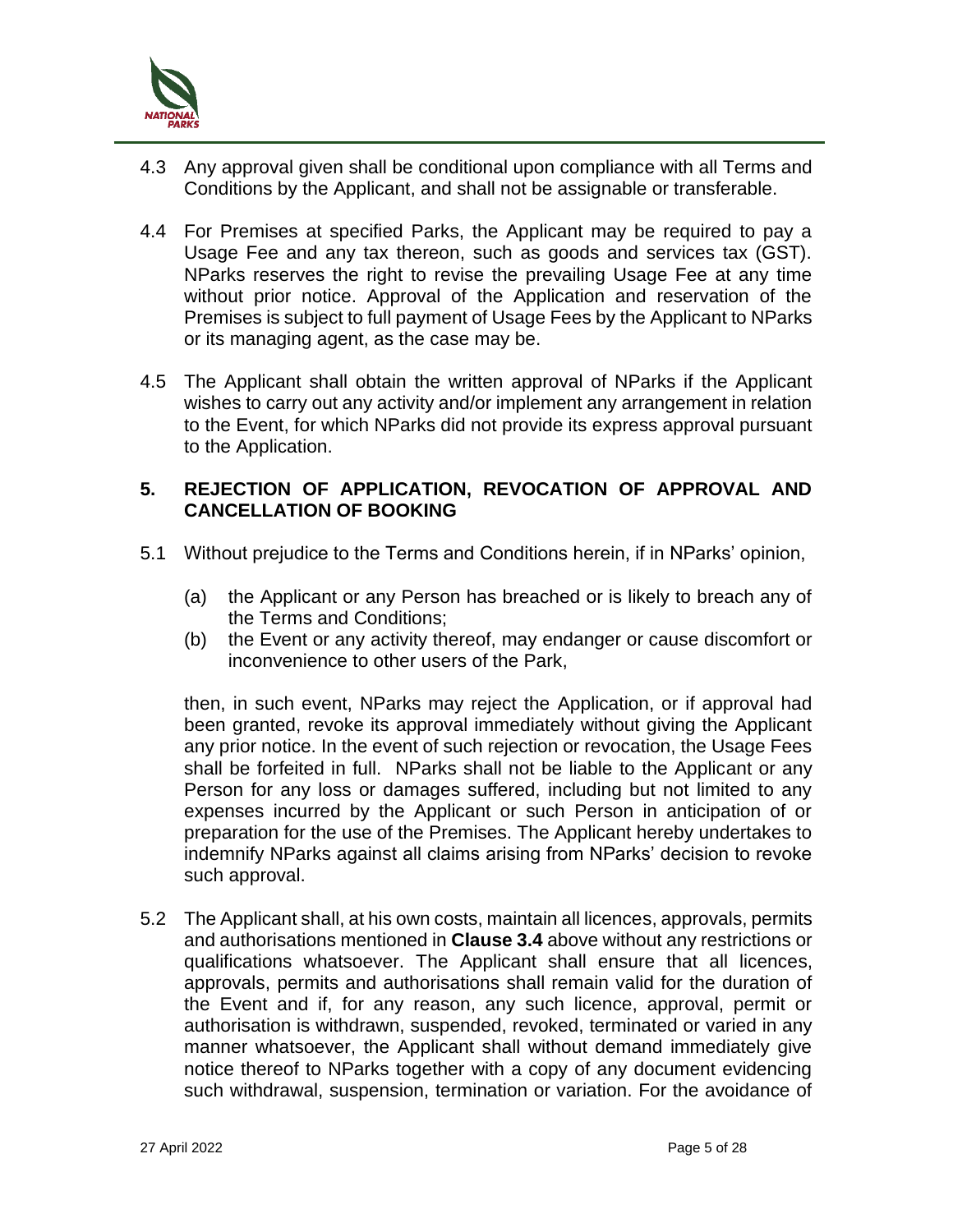

doubt, in such event, NParks shall be at liberty to revoke and/ or withdraw its approval to the Applicant's use of the Premises for the Event and reserves its right to exercise all or any of its rights or remedies under these Terms and Conditions and at law.

- 5.3 NParks reserves the right to change, cancel or reschedule any confirmed booking as it deems fit. In such event, unless otherwise provided for in this clause, the Applicant or any person claiming under the Applicant shall not be entitled to any compensation, damages or allowance from NParks. Without prejudice to the provisions in **Clause 9** herein, NParks' sole liability (if any) to the Applicant for not being able to provide the Premises for use as approved by NParks solely as a result of any decision, act or omission of NParks, whether negligent or otherwise, and through no fault of the Applicant, shall be to refund any Usage Fee paid by the Applicant.
- 5.4 A cancellation charge of 20% of the prevailing Usage Fees shall be imposed for any cancellation made 30 days or more before the commencement of the Event. A cancellation charge equivalent to the full Usage Fee shall be imposed for cancellations made less than 30 days prior to the commencement of the Event. Any Usage Fee which had been paid to NParks may be set off against the cancellation charge.
- 5.5 Change of booking dates may be permitted if the new date falls within 6 months of the approved booking date, otherwise the Event will be deemed to be cancelled and a cancellation charge shall be imposed in accordance with **Clause 5.4** above.
- 5.6 Approval for a change of booking date is subject to availability of the Premises on the alternative date and NParks shall be under no obligation whatsoever to provide any alternative date to the Applicant.

# **6. TERMS AND CONDITIONS OF USE**

- 6.1 The Applicant and all Persons shall, in connection with the use of the Premises and during such other times as they or any one of them shall be in the Park, comply with all reasonable instructions from NParks.
- 6.2 The Applicant shall be responsible for:
	- (a) all costs and expenses incurred in the course of organising and executing the Event;
	- (b) all matters of safety and the preservation of good order and decency in relation to the Event;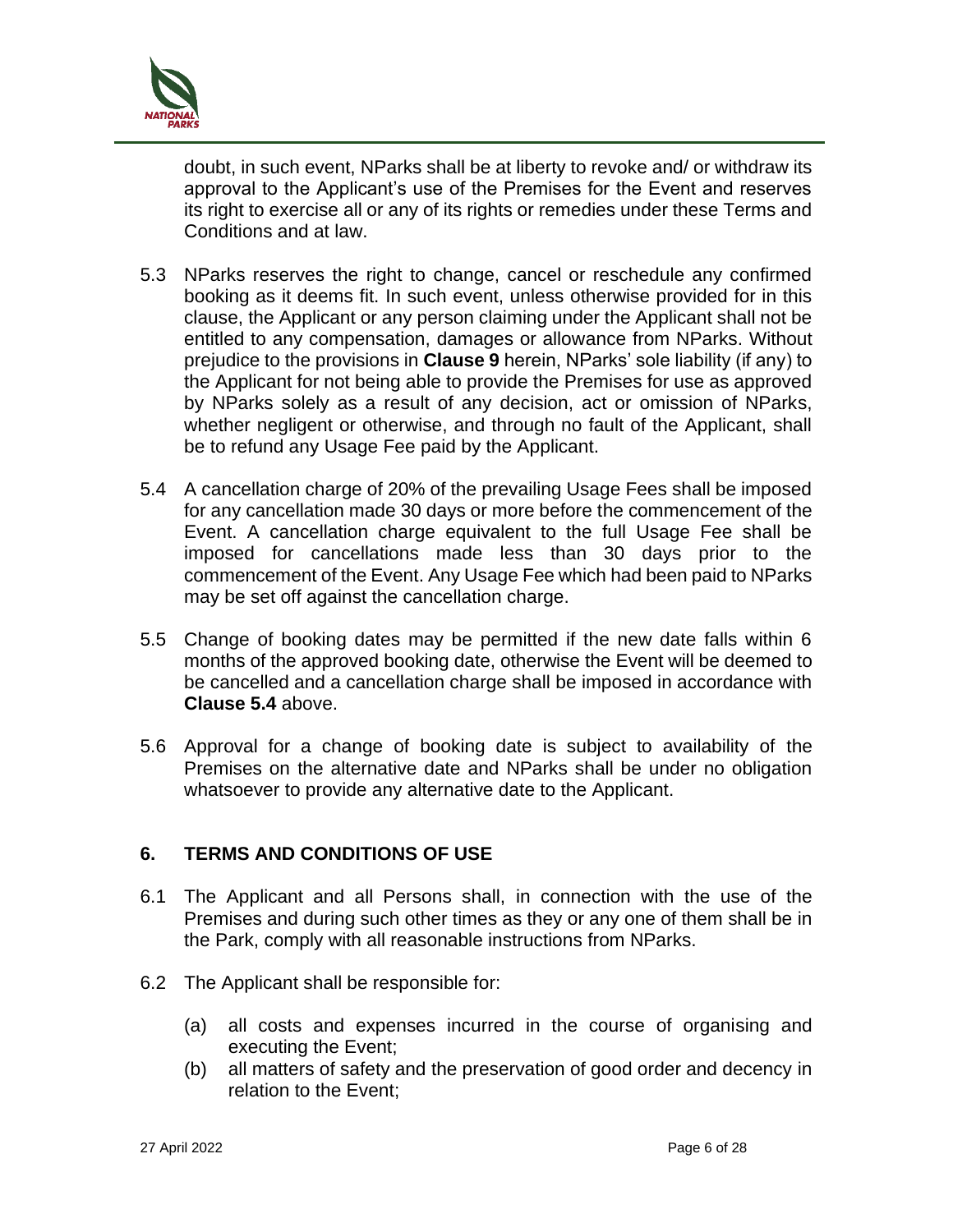

- (c) ensuring that the Event and all activities connected thereto are carried out within the boundaries of the area of the Premises specified in the Application or approval;
- (d) ensuring that all passages, driveways, paths, doors and means of entry or exit, if any, within the Premises, particularly means of access to toilets and shelters, are kept unobstructed and that there is no interference with the pedestrian or vehicular traffic flow to or from or within the Park;
- (e) ensuring that no alcoholic beverages are consumed or sold in the Premises without the prior permission from NParks and the relevant authorities; and
- (f) ensuring that all taking-over and handing-over procedures and/or forms are duly completed.
- 6.3 The Applicant shall ensure that all Persons leave the Premises by the time specified in the Application or approval or at the end of the activity or immediately upon request of NParks, whichever is earlier.
- 6.4 NParks reserves the right to immediately halt the Event or any activity which it deems necessary to do so, or to require the Applicant and all or any Person to immediately leave the Premises if, in its opinion, any of the provisions herein have been breached, are breached or may be likely to be breached or if the Event or any activity thereof may endanger or cause discomfort or inconvenience to other users of the Park.
- 6.5 The Applicant shall comply and ensure that all Persons comply with the provisions of the Parks and Trees Act (Cap. 216) and all regulations and rules made thereunder, including the Parks and Trees Regulations (Cap. 216, Reg 1) (please visit <https://www.nparks.gov.sg/about-us/legislation> for more information) and all other relevant laws, by laws, rules, regulations and relevant codes of practice issued by Government ministries, statutory boards or other public authorities, including those relating to the use of the Premises and/or the Event. In particular, the Applicant shall also be familiar with, abide by and comply with any and all guidelines and/or notices issued by NParks.
- 6.6 In the event that the Applicant is found guilty of an offence under the Parks and Trees Act and/or any regulations and rules made thereunder and/ or in breach of any Term and Conditions herein, NParks reserves the right to reject any Application or revoke any approval to an Application made by the Applicant for use of any Premises henceforth.
- 6.7 The Applicant shall pay interest on any overdue payments of Usage Fees, GST or any other monies under these Terms and Conditions, based on the prevailing late payment interest rate(s) as determined by the Licensor and informed in writing by the Licensor to the Licensee from time to time to be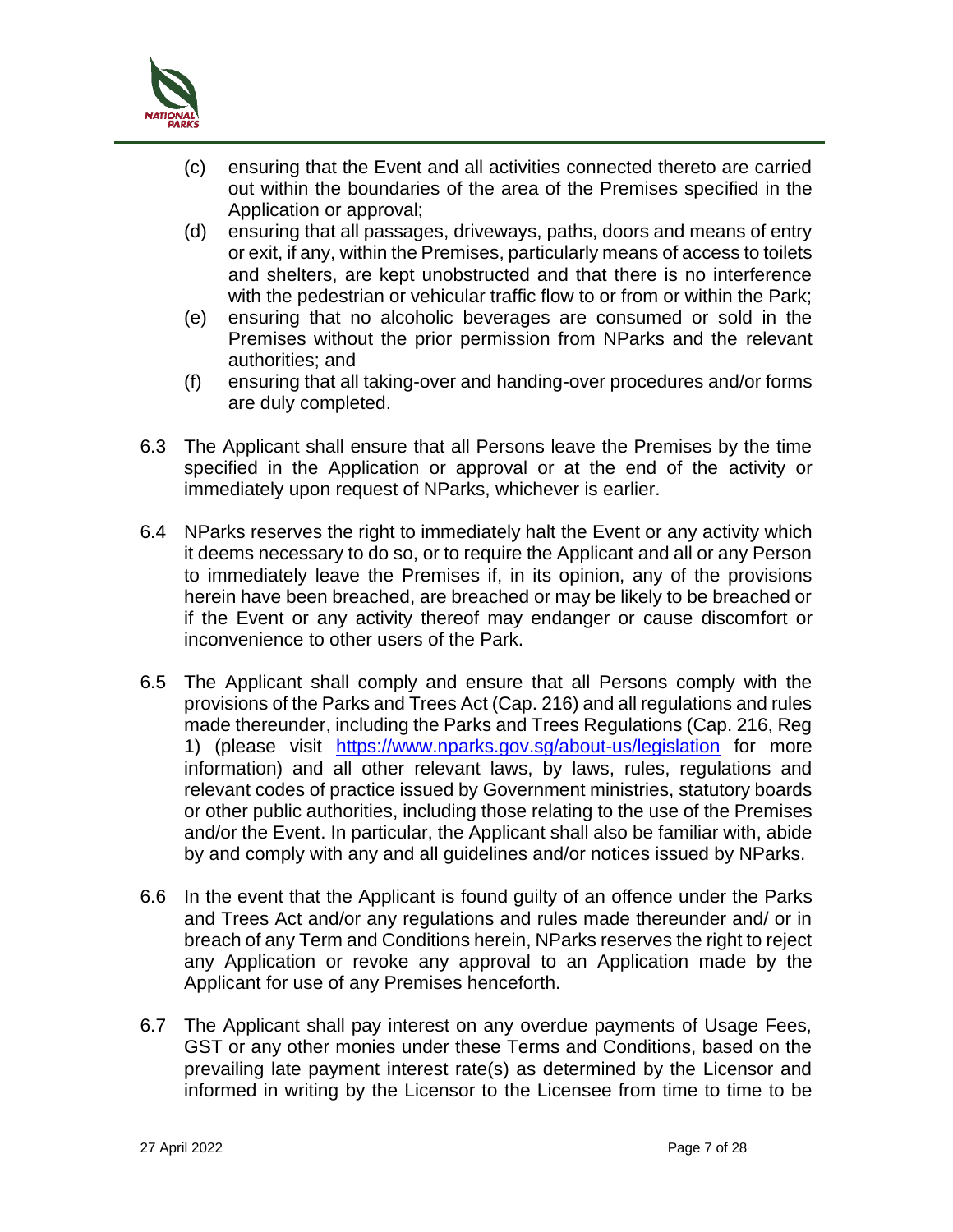

applicable and chargeable on any such overdue payments, from the date such monies fall due for payment until the date of actual payment. The prevailing interest rate under these Terms and Conditions is 5% per annum, and this will be the applicable rate until such time it is varied by NParks. Such late payment interest rate(s) for the Usage Fees and GST thereon shall not, in any event, exceed 12% per annum.

### *Obligations In Relation to the Cleanliness, Peace and Tranquility of the Park*

- 6.8 The Applicant shall ensure that the Premises are kept clean, tidy and free of rubbish, litter and debris at all times, and ensure that any rubbish, litter and debris generated from the Event is disposed outside the Park at the Applicant's own cost. In this regard, NParks reserves the right to require the Applicant to engage a cleaning contractor for the Event. In such event, the Applicant shall engage a cleaning contractor at the Applicant's cost and expense, failing which the Application may be rejected or if approval is granted, the approval may be revoked.
- 6.9 The Applicant shall comply with the National Environment Agency's ("NEA") guidelines, in particular, guidelines by the Division of Public Cleanliness ("DPC") for event organisers, on maintaining cleanliness at event sites and the immediate peripheral areas. In this regard, NParks reserves the right to require the Applicant to furnish the document(s) from NEA and/or DPC on their approval or no objection to the proposed event.
- 6.10 The Applicant shall ensure that noise generated from the Event shall be managed at all times and that such noise and any lighting used shall not cause any nuisance, inconvenience, or offense to other park users and residents living in the surrounding areas. Unless otherwise approved by NParks, the Applicant shall ensure that there shall not be any amplified sounds or any form of music played at the Premises between **10.30pm and 9am** the next day. In this regard, NParks reserves the right to impose such other terms and conditions restricting noise, sound and/ or music generated from the Event, and the Applicant shall comply with such other terms and conditions.
- 6.11 Public announcement systems and loud hailers are to be used for announcement purposes only and subject to prior approval from NParks.
- 6.12 In the event that the Event includes any concert or performance, the Applicant shall submit all rehearsal or sound-check schedules upon NParks' request and shall not hold any rehearsal without NParks' prior written approval. Such rehearsals shall only be allowed during the appointed set up time stipulated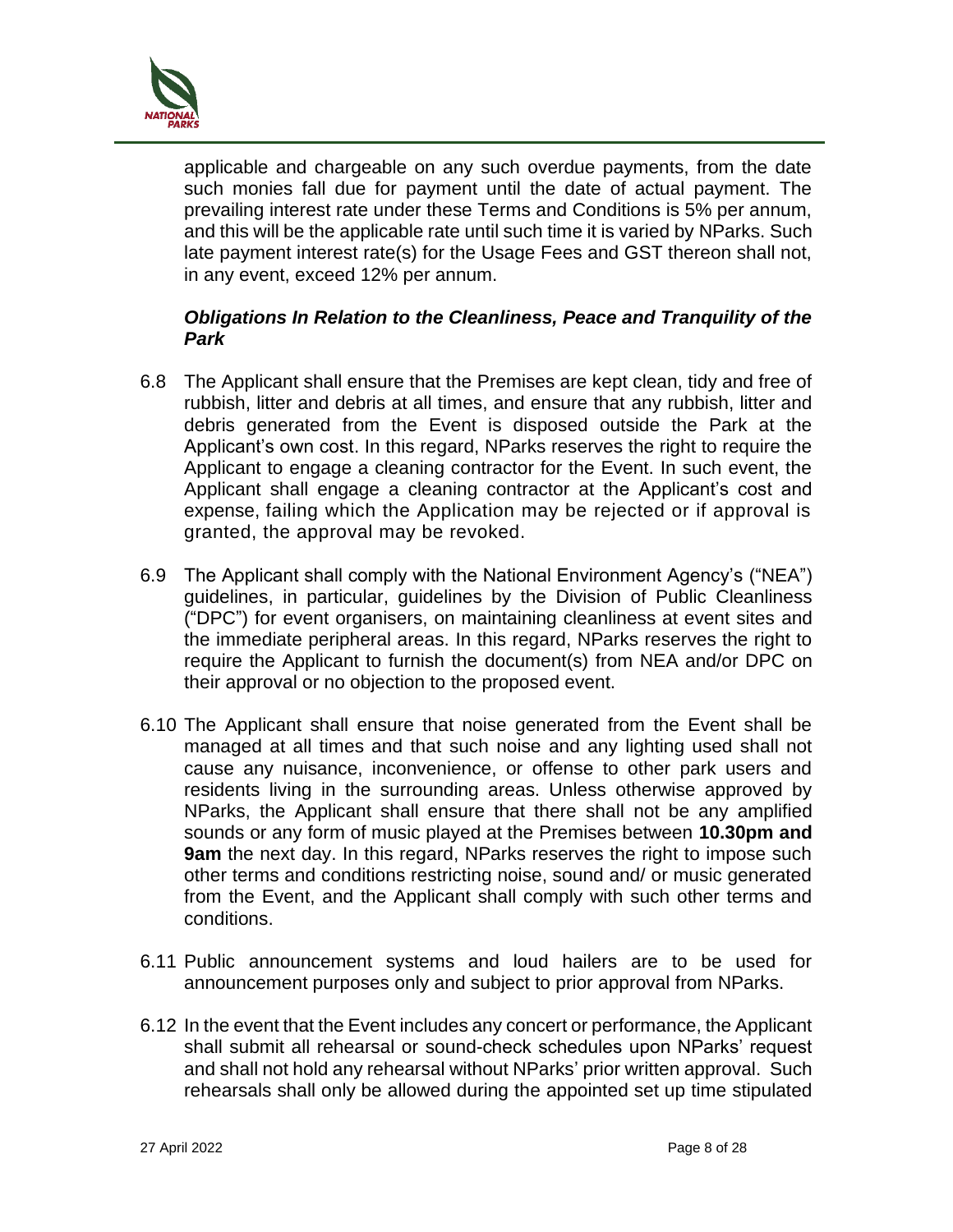

in **Clause 6.23** for the duration of the Event. Any sounds (such as music, announcements or speeches) amplified at such rehearsals shall be amplified not more than half the volume it would be broadcasted amplified during the Event. Where there are line-arrayed speakers being used (e.g. speakers erected in a column), all speakers shall be angled to face the ground.

- 6.13 During the course of the Event, the Applicant shall erect an A3-size sign (or any other sizes and specifications as directed) at a prominent location within the Premises, or such other location as identified and directed by NParks, with the following information printed clearly on the sign:
	- (a) Event name;
	- (b) Date of Event;
	- (c) Start Time of Event;
	- (d) End time of Event;
	- (e) Applicant's name and contact number.

#### *Safety*

- 6.14 The Applicant is advised to perform an assessment of all risks, dangers and safety hazards that may arise during the course of the Event and upon performance of the assessment, the Applicant shall take all appropriate measures to address the risks, dangers and safety hazards to ensure the safety of the participants in the Event. Notwithstanding the foregoing, in the event of an accident or incident resulting in injuries to any person, or damage to property belonging to any member of the public, the Applicant shall report such accident or incident to NParks or NParks' appointed managing agent within 24 hours from the time of the accident and/ or incident.
- 6.15 Unless NParks' approval has been obtained, the Applicant shall not use or permit the use of open fires and/or naked flames in the Premises or at the Park, including but not limited to the use of LPG gas cylinders, refillable gas cylinders, mobile kitchens, or the carrying out of open-fire cooking, barbeques and/ or the burning of charcoal, or any other activity that involve open fire or flames. Further, the Applicant shall also not use or permit the use of smoke or mist machines in the Premises or at the Park.
- 6.16 For the avoidance of doubt, nothing in **Clause 6.14 and 6.15** shall derogate from the meaning and intention of **Clause 9** below and in the event of inconsistency apparent or otherwise, **Clause 9** shall prevail.

# *Equipment Set-Up*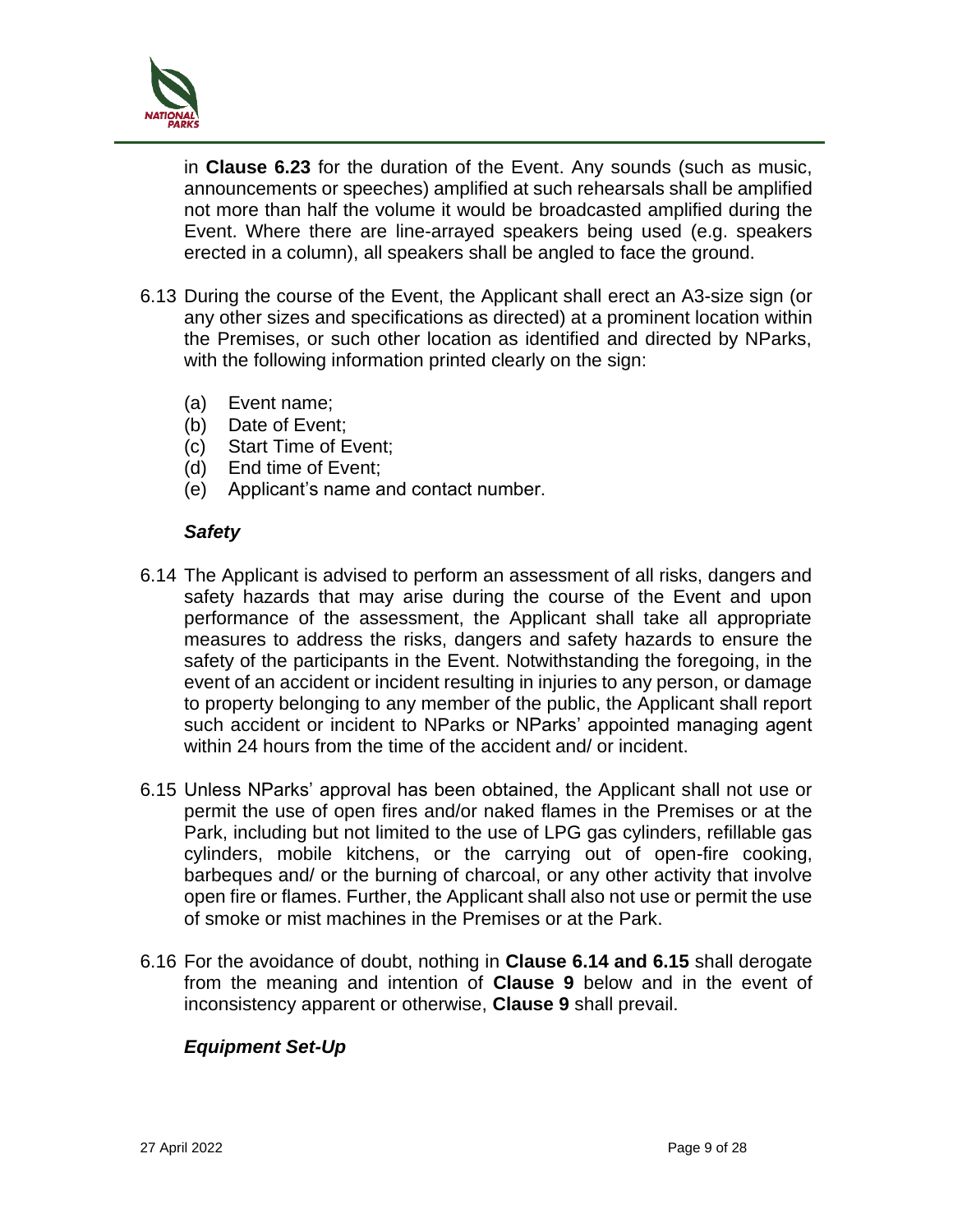

- 6.17 The Applicant shall obtain prior approval from NParks for setting up and operating Equipment in the Park. If approval is granted by NParks, the Applicant shall ensure that only authorised persons are allowed to operate the Equipment and such operation does not interfere with pedestrian or vehicular traffic flow to or from or within the Park.
- 6.18 The Applicant shall ensure that all Equipment brought to the Premises by the Applicant or any Person is properly installed and operated in accordance with relevant regulations and is functional and safe.
- 6.19 The Applicant shall familiarise or ensure that its installation contractor familiarises himself with NParks' procedures for installation of Equipment, particularly mechanical or electrical Equipment, such as electrical generators. In addition, the Applicant shall submit the installation plans to NParks.
- 6.20 In particular, if the Applicant requires an electrical generator to be brought onto the Premises, the Applicant shall ensure that the installation and use of such electrical generator complies with the requirements stipulated by the Fire Safety and Shelter Department and the Singapore Civil Defence Force. The Applicant shall also ensure that the electrical generator is endorsed by a Licensed Electrical Worker and is installed together with appropriate warning signs, fencing, fire-fighting equipment and drainage tray.
- 6.21 The Applicant shall ensure that the Equipment does not deface or damage any property belonging to or under the care of NParks.
- 6.22 The Applicant shall make his own arrangements to safeguard the Equipment from theft, vandalism, loss or damage. The Applicant acknowledges that he shall be responsible for all Equipment and any other items (whether belonging to the Applicant, his employee, agent or contractor or any Person) placed, deposited, brought into or left in the Premises. NParks shall not be responsible for the safekeeping or custody thereof. Under no circumstances shall NParks be liable to make good or accept responsibility or liability in respect of any theft, vandalism, loss or damage to the Equipment, and the Applicant shall hold NParks harmless in this respect.
- 6.23 Unless otherwise approved by NParks and/or specifically set out in the Specific Terms and Conditions at **Clause 10**, the setting up of all Equipment shall be carried out and completed the weekday immediately before the commencement date of the Event, between **1.30pm and 4.30pm**.
- 6.24 Unless NParks' approval has been obtained, the Applicant shall not tap on any sources of electrical or water supply in the Park. In this regard, the Applicant shall note that, unless otherwise stated, the maximum electrical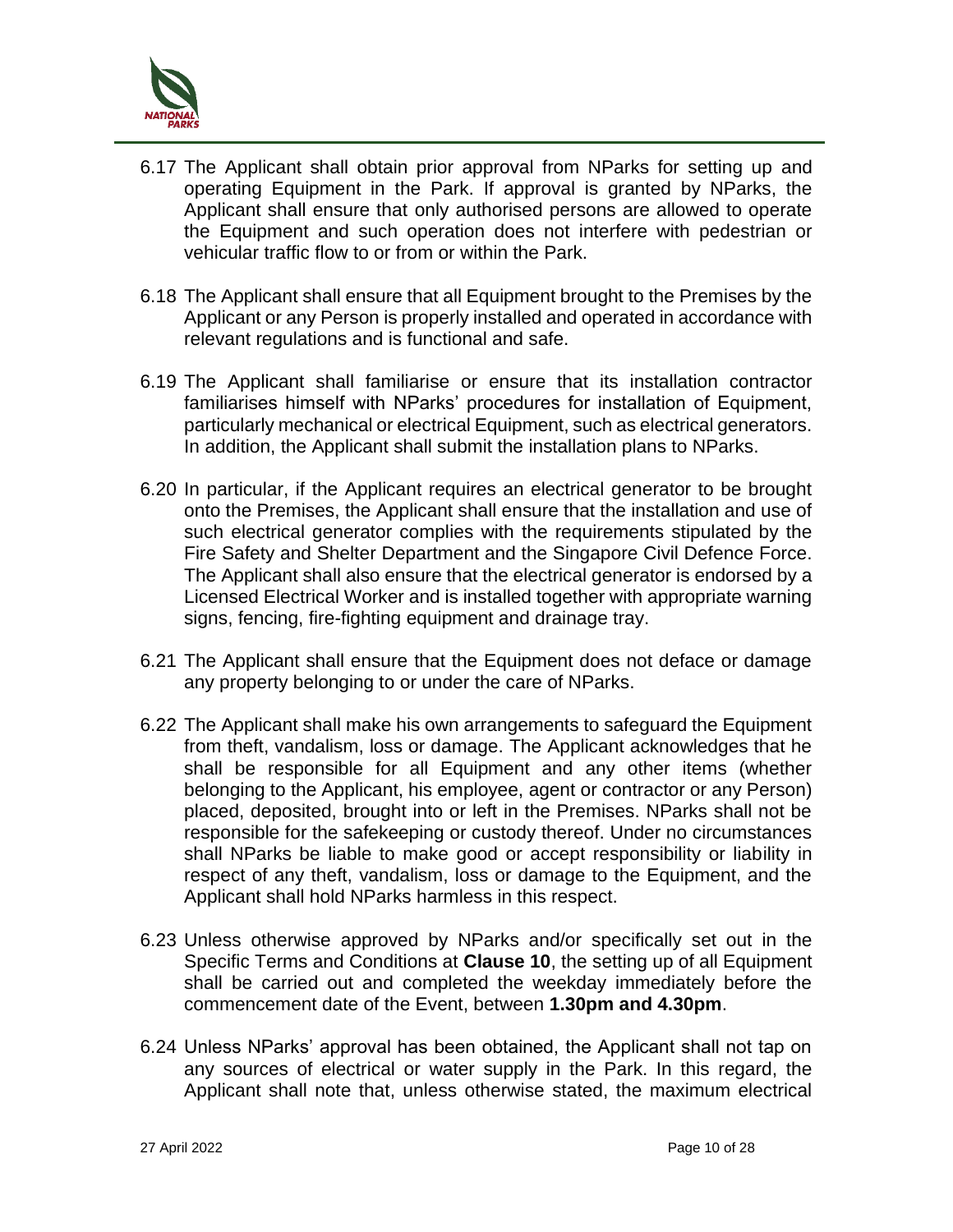

usage for the Premises is 13 Amp. In the event electrical usage for the Event or any Equipment exceeds 13 Amp, the Applicant shall arrange for and seek NParks' prior written consent for an electrical generator to be brought onto the Premises.

### *Dismantling and Removal of Equipment and Reinstatement of the Premises*

- 6.25 Unless otherwise notified by NParks and/or specifically set out in the Specific Terms and Conditions at **Clause 10**, upon the conclusion of the Event, all Equipment shall be dismantled and removed within the day ("Tear-Down Day") and at the time ("Tear-Down Time") indicated in the Application for teardown after the Event, or the lapse of NParks' approval for use of the Premises, whichever is earlier.
- 6.26 If the Equipment is not dismantled and removed from the Premises by the Tear-Down Day and Tear-Down Time (as approved by NParks) and/or the Premises are not reinstated in accordance with **Clause 6.27**, NParks reserves the right to charge the Applicant an administrative fee which shall be calculated based on the following:
	- (a) for Parks charging a daily Usage Fee, NParks reserves the right to charge the Applicant a fee equivalent to the daily Usage Fee for each additional day that the Equipment is not fully dismantled and removed from the Park to NParks' satisfaction or not reinstated in accordance with the provisions of **Clause 6.27**. For the purposes of this clause, this fee shall become payable by the Applicant immediately following the conclusion of the Tear-Down Day.
	- (b) for Parks charging an hourly Usage Fee, NParks reserves the right to charge the Applicant a fee equivalent to the hourly Usage Fee for each additional hour that the Equipment is not fully dismantled and removed from the Park to NParks' satisfaction or each hour that the Premises are not reinstated in accordance with the provisions of **Clause 6.27**. For purposes of this clause, the administrative fee shall become payable by the Applicant at the conclusion of the Tear-Down Time.

The right to charge the Applicant the administrative fee pursuant to this clause shall be without prejudice to NParks' rights or remedies under these Terms and Conditions, at law or in equity.

6.27 Upon conclusion of the Event and/ or the lapse of NParks' approval for use of the Premises, the Applicant shall reinstate the Premises in accordance with NParks' requirements and to NParks' satisfaction or to the same state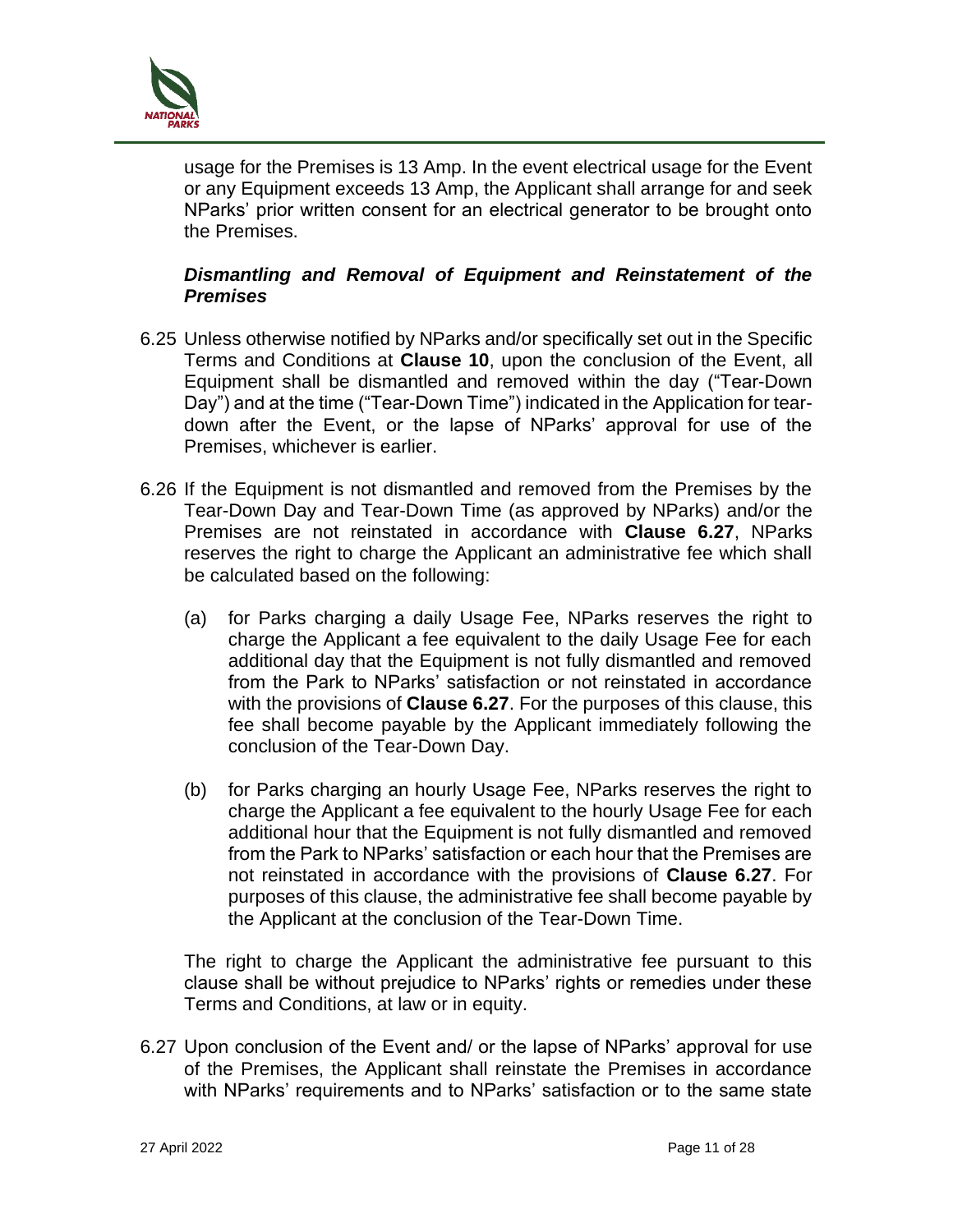

and condition prior to the Applicant's use of the Premises. The Applicant shall remove all property brought to the Premises and ensure that all litter and debris are disposed immediately after the Event or within the time specified by NParks and or NEA. Any damage to park property, facilities, trees and shrubs arising from the Event shall be repaired, replaced or reinstated at the Applicant's cost and expense, in accordance to NParks' requirements, and within the time specified by NParks. NParks may carry out such repairs or rectifications in which event all cost and expense incurred by NParks shall be recoverable from the Applicant. NParks' decision on this matter shall be final.

- 6.28 Any property, litter, debris or rubbish remaining on or in the Park after the Event and/ or upon the lapse of NParks' approval for use of the Park may be disposed of by NParks and/ or NEA, as the case may be, in any manner and at NParks'/ NEA's discretion. NParks shall not be liable to the Applicant for any loss, cost, expense, damage or other consequences arising from such disposal and the Applicant shall reimburse NParks and/ or NEA, as the case may be, for any cost and expense incurred by NParks and/ or NEA from such disposal. The Applicant shall, in addition, indemnify NParks and/ or NEA, as the case may be, against any liability or claim by a third party whose property was disposed of by NParks and/ or NEA in the mistaken belief held in good faith (which shall be presumed unless the contrary be proven) that such property belonged to the Applicant.
- 6.29 The Applicant shall note that unauthorised storage of Equipment at the Premises or Park is an offence.

### *Catering and Event Logistics*

- 6.30 For the avoidance of doubt, the Applicant shall bear the costs of arranging for and engaging all caterers, logistics services and/ or any other service providers required for the Event.
- 6.31 In any event, the Applicant shall notify NParks of the identity of the caterer and/or logistics contractor that he will be using for the Event, and any other related information as NParks may so require, before his Application can be approved. Further, the Applicant shall ensure that all caterers used for the Event holds the requisite certification from NEA for food handling.

### *Prohibitions*

6.32 Events and activities that may endanger or cause discomfort or inconvenience to other park users are strictly prohibited.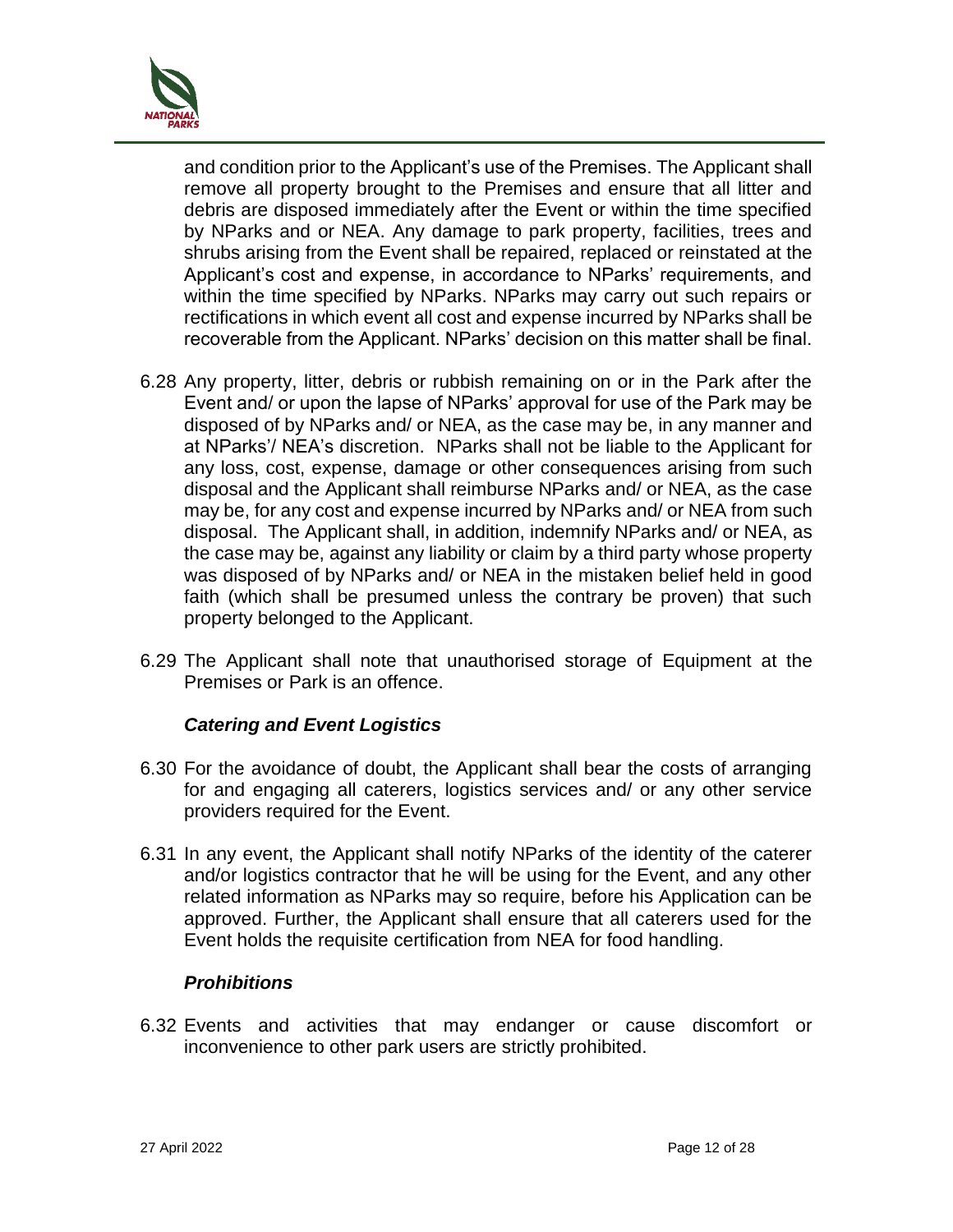

- 6.33 Unless otherwise expressly provided in these Terms and Conditions, brochures, posters, signs, banners and placards of whatever nature, including parking and directional signs are not permitted to be distributed, erected or installed in or at the Premises or Park without the prior approval of NParks and all other relevant authorities. Notwithstanding that approval has been given, NParks reserves the right to remove or require the Applicant to remove any such signs from the Premises or Park at any time.
- 6.34 The Applicant shall not reserve car park lots and/or do anything to obstruct movement of vehicles into and around the carpark of the Park, unless he has obtained prior approval from NParks.
- 6.35 The Applicant shall not make reference to "National Parks Board", "NParks", "Singapore Botanic Gardens", "Fort Canning Park" or "HortPark" or any trademarks, service marks, names or logos belonging to NParks in any publicity material unless he has obtained prior approval from NParks at least 2 weeks prior to the planned release or distribution, and where any such publicity material has not been approved by NParks, the same shall not be used and shall be destroyed immediately at the Applicant's expense.
- 6.36 The Applicant shall not wash or rinse cutlery or other utensils in the Premises or Park.
- 6.37 Subject to **Clause 7**, entry of vehicles into the Park is strictly prohibited.

### *Safe Management Measures relating to Events*

- 6.38 It is solely the Applicant's responsibility to familiarise himself with the prevailing requirements related to safe management measures, including those as set out in the Covid-19 (Temporary Measures) Act and the Covid-19 (Temporary Measures) (Reopening – Control Order) Regulations, as may be put in force from time to time to halt the spread of Covid-19, and to comply with these requirements.
- 6.39As the organiser of the Event and occupier of the Premises during the Event, the Applicant shall assume responsibility and liability in the event of the Applicant's failure to comply with the relevant safe management measures (as may be in force during the Event).

### *Pre-event testing*

6.40 It is solely the Applicant's responsibility to familiarise himself with the prevailing requirements related to pre-event testing, including those as set out in the Infectious Diseases (COVID-19 Access Restrictions and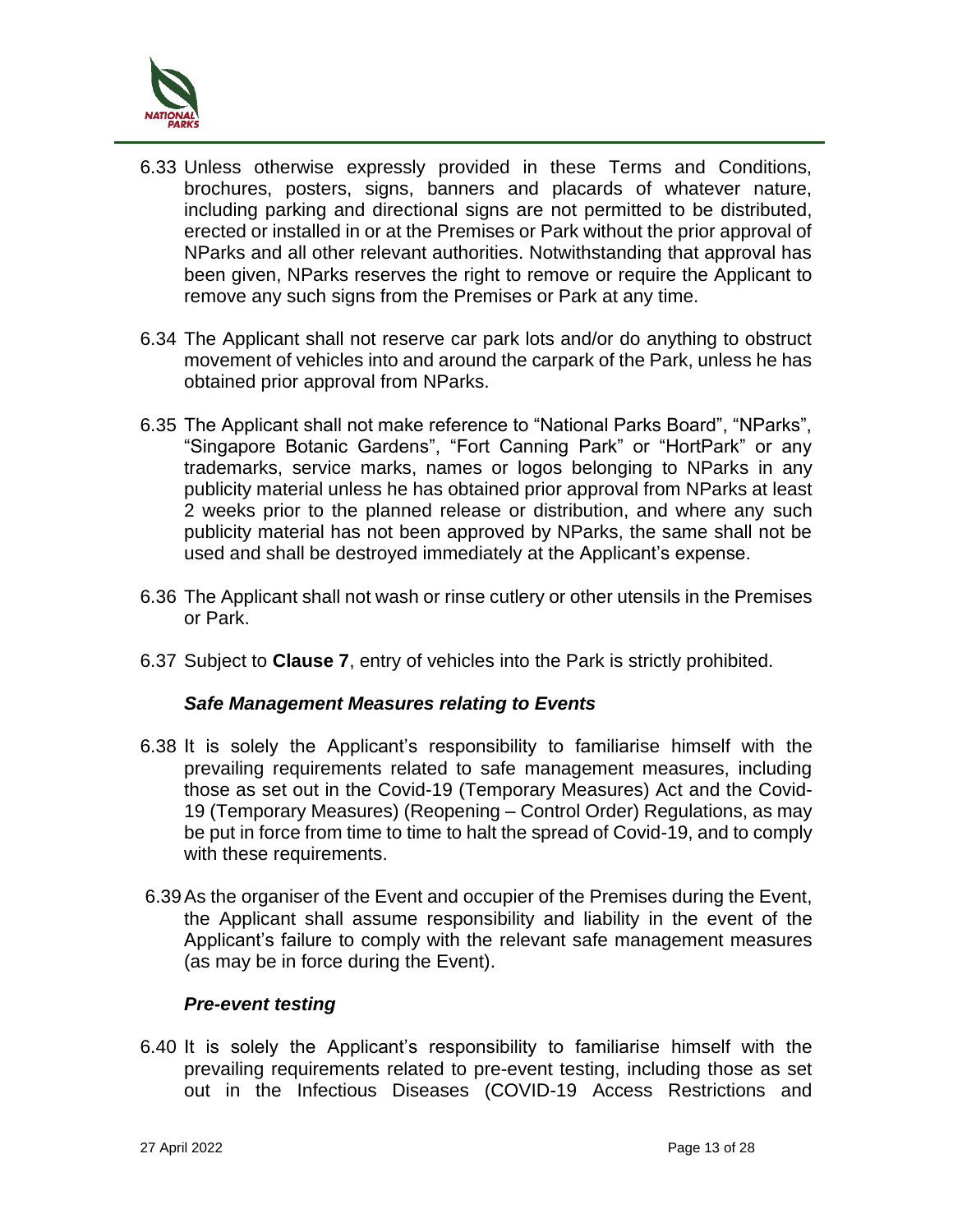

Clearance) Regulations 2021, as may be put in force from time to time to halt the spread of Covid-19, and to comply with these requirements.

6.41 As the occupier of the Premises during the Event, the Applicant shall assume responsibility and liability in the event of the Applicant's failure to comply with the relevant requirements related to pre-event testing (as may be in force during the Event).

### **7. VEHICLE ENTRY AND MOVEMENT IN THE PARK**

- 7.1 If vehicles are required to enter the Park during the Event, the Applicant shall seek NParks' prior approval for such entry. Approval for vehicle entry and movement in the Park shall be subject to the following terms and conditions and such other terms and conditions as may be imposed by NParks:
	- (a) Unless otherwise specifically set out in the Specific Terms and Conditions, entry of vehicles into the Parks is permitted only on weekdays between 9.30am and 4.30pm and strictly for loading and unloading purposes only.
	- (b) Unless the prior approval of NParks has been obtained, vehicles are strictly prohibited from entering the Park on Saturdays, Sundays and Public Holidays.
	- (c) Entry of vehicles may be further restricted during peak periods on weekdays as shall be determined by NParks, for example during school holidays.
	- (d) The Applicant shall submit all vehicle numbers, the type of vehicle that will be entering the Park, contact details, schedules and intended points of entry and exit to NParks for approval.
	- (e) Where applicable, vehicle drivers shall report to the visitor centre or the guard post at the Park and the vehicle driver shall provide such information as may be required, including his name, identification number, time of entry and exit from the Park.
	- (f) Parking of vehicles in the Park is strictly prohibited unless it is within a designated carpark.
	- (g) All drivers shall observe the speed limit of 10 km/h when driving in the Park. All drivers shall drive cautiously, safely and slowly without threatening or jeopardising the safety of any Park user and must give them the right of way at all times.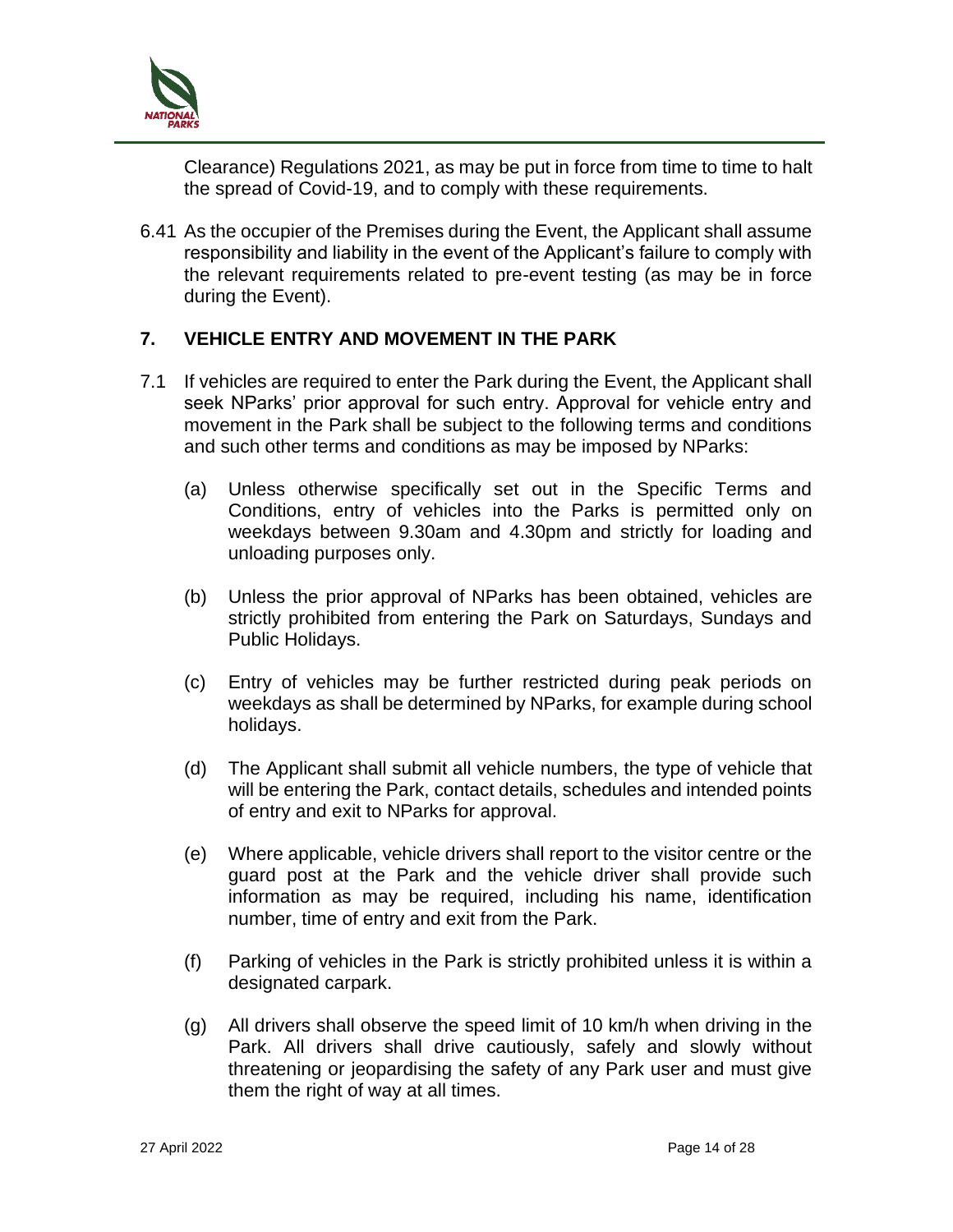

- (h) Vehicles shall be driven along the designated tracks, or such other tracks as may be permitted by NParks. Driving of vehicles on any turf area is prohibited.
- (i) All vehicles entering the Park must turn on the vehicle's flashing hazardwarning lights or be fitted with an amber rotating lamp, which shall be switched on at all times and prominently displayed on top of the vehicle.
- (j) The Applicant shall employ the services of at least 2 marshals to guide each vehicle and warn Park users to stay away from the moving vehicle. The marshals shall provide and ensure proper vehicular control within or adjacent to the Park and for motor vehicles belonging to Persons using the Park.
- (k) NParks reserves the right to revoke any permission granted for vehicle entry if a driver is found not complying with any of the Terms and Conditions herein.

# **8. SPORTS-RELATED EVENTS**

- 8.1 The Applicant is advised to perform a safety assessment for the Sporting Events. For the avoidance of doubt, nothing in this clause shall derogate from the meaning and intention of **Clause 9** below and in the event of inconsistency apparent or otherwise, **Clause 9** shall prevail.
- 8.2 The Applicant shall provide advance notice of the Sporting Event to the public by installing notices in the Park at least 2 weeks before the commencement of the Event. Prior to installation of notices or signs in the Parks, all notices and signs shall be submitted to NParks for approval within the time frame stipulated by NParks.
- 8.3 If the Sporting Event is a walking, jogging, running and/ or cycling event, the Applicant shall ensure that all Event participants keep to the designated routes that have been approved by NParks. Further, the Applicant shall also ensure that participants in walking, jogging and/ or running events do not encroach on the bicycle tracks, and vice versa.
- 8.4 Applicants shall deploy marshals to be stationed along the route to advise Event participants to keep to the designated route.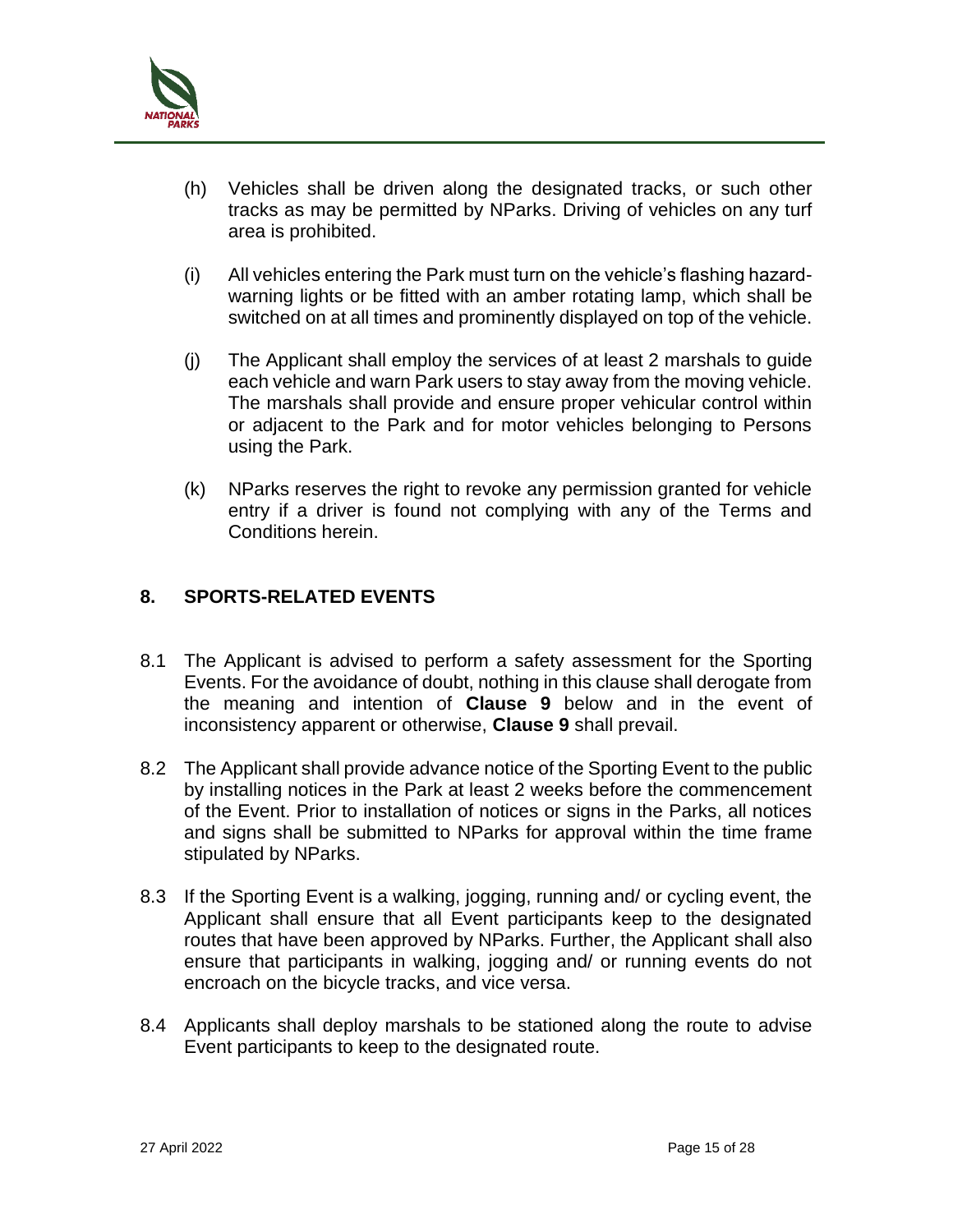

## **9. EXCLUSION OF LIABILITY AND INDEMNITY**

- 9.1 The Applicant shall assume all risks in respect of loss, injury or damage to any person or property, including the Applicant, all Persons, NParks and their respective properties which may arise as a result of or in connection with the Applicant's Application and use of the Premises, or the non-provision of the Premises by NParks for use by the Applicant.
- 9.2 The Applicant shall take good care of and shall not cause any damage or permit or suffer any damage to be done to the Premises and Park or to any property, facility, tree or shrub belonging to NParks and shall make good and pay for any damage thereto howsoever caused including accidental damage caused by any act or omission whether negligently or otherwise of the Applicant, his employee, contractors, agent or any Person.
- 9.3 The Applicant shall be solely liable for, fully indemnify and hold NParks, its officers, employees and agents, to the maximum extent permitted by law, harmless from and against:
	- (a) all liabilities, damages, costs and expenses arising from any claims, demands, actions, proceedings, recoveries, judgment or execution, damages, costs (including legal costs on a full indemnity basis and/ or reasonable solicitor's fees), losses and expenses of any nature which NParks, its officers, employees or agents, may suffer or incur by, from or in connection with the Application, the Event or the Applicant's or any Person's use or failure to use the Premises or the provision or nonprovision of the Premises by NParks for use by the Applicant or any decision, or action of NParks; and/ or
	- (b) all loss and damage to the Premises or the Park its adjoining or neighbouring premises and to all property therein howsoever caused whether directly or indirectly by the Applicant or any Person, including without limitation all loss and damage caused by the use or misuse, waste or abuse of water, fire or electricity by the Applicant or any Person.
- 9.4 The Applicant is advised to take up the appropriate and adequate insurance for the benefit of himself and NParks against any possible loss or liability arising from or in connection with his use of the Premises and failure by NParks to provide the Premises for his use and for the indemnities required from the Applicant by NParks.

### **10. SPECIFIC TERMS AND CONDITIONS FOR CERTAIN PARKS**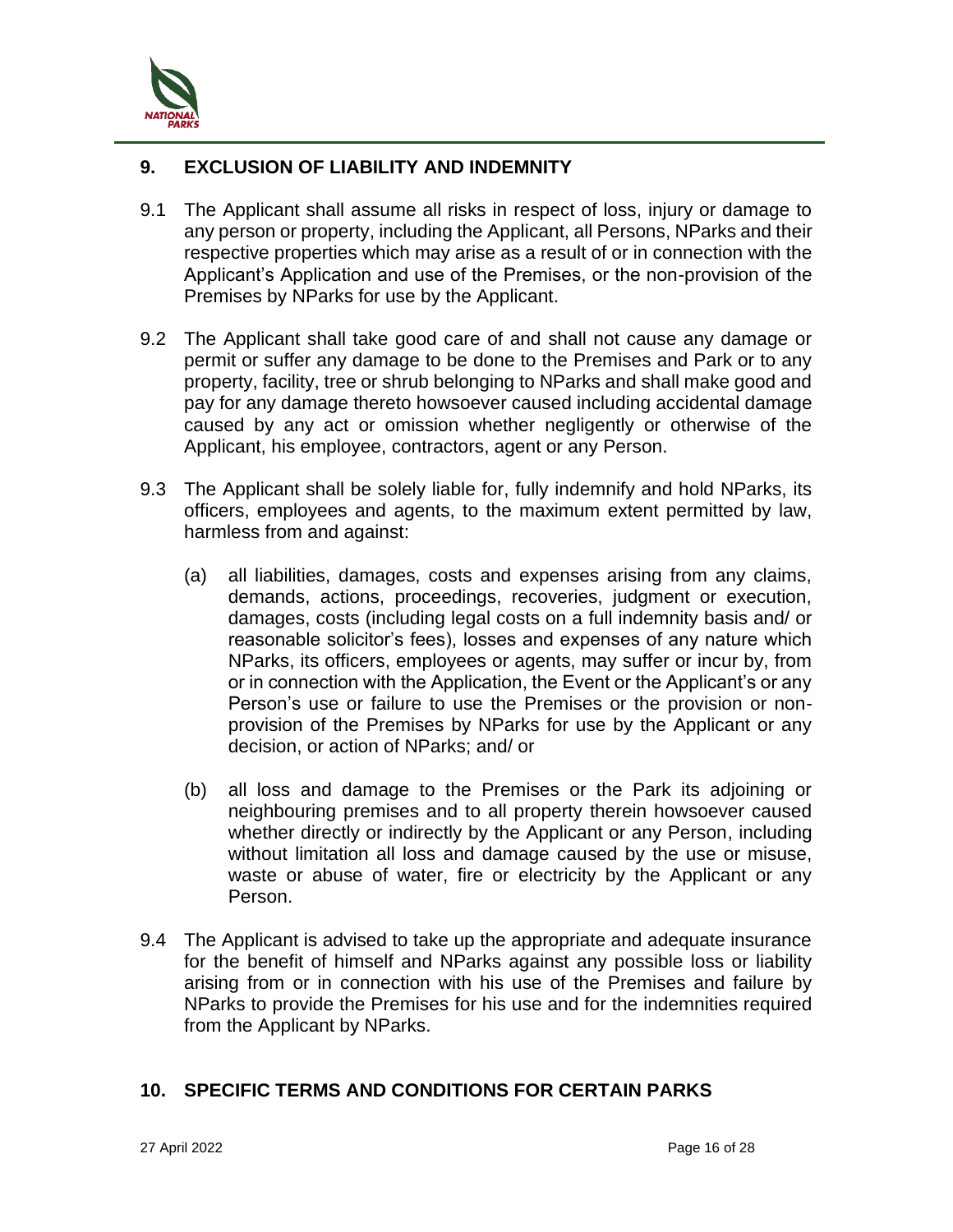

- 10.1 If the Application concerns any of the Parks listed in **Clause 10** herein, then in addition to the abovementioned Terms and Conditions, the Applicant shall comply with these specific Terms and Conditions stated in **Clause 10** herein:
	- (a) Bedok Reservoir Park
	- (b) Lower Seletar Reservoir Park
	- (c) HortPark
	- (d) Fort Canning Park
	- (e) Civic District Parks
	- (f) Singapore Botanic Gardens
	- (g) Coney Island Park
- 10.2 These Specific Terms and Conditions shall be read supplementary to the Terms and Conditions set out above. However, in the event of any inconsistency apparent or otherwise between the Terms and Conditions above and the Specific Terms and Conditions, the latter shall prevail.

#### *Bedok Reservoir Park and Lower Seletar Reservoir Park*

- 10.3 In addition to the indemnity given to NParks pursuant to **Clause 9** above, the Applicant shall, in respect of any Event organised at:
	- (a) Bedok Reservoir Park, specifically, the:
		- (i) jogging (service/maintenance) track,
		- (ii) floating and adjoining seating gallery
	- (b) Lower Seletar Reservoir Park, specifically, the:
		- (i) Heritage Bridge;
		- (ii) Water Play Area;
		- (iii) Amphitheatre

be solely liable for and fully indemnify the Public Utilities Board ("PUB") to the same extent as set out in **Clause 9** above.

#### *HortPark*

- 10.4 **Clauses 6.13 and 6.15** of the Terms and Conditions do not apply to the use of Premises within **HortPark**.
- 10.5 The Applicant shall comply with HortPark's Specific Terms and Conditions as set out below: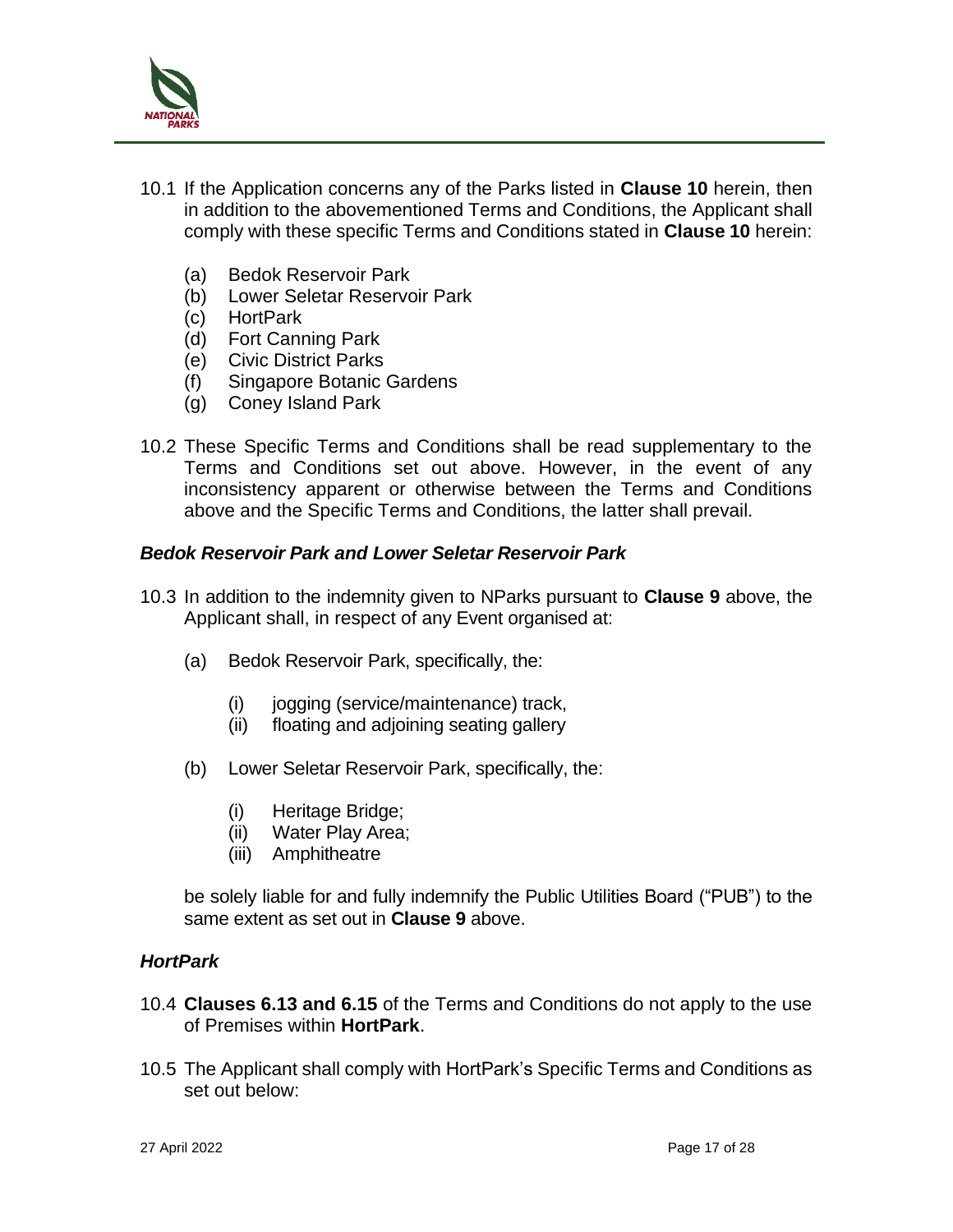

- (a) Payment of Usage Fees shall be made in the following manner:
	- (i) For corporate or personal bookings, payment should be made by cashless mode such as bank transfer, PayNow, credit cards, cheque or NETs
	- (ii) For Government entities, the Usage Fees shall be paid upon the issuance of an e-invoice.

Unless otherwise expressly stipulated by NParks, all cheques shall be made in favour of the appointed Managing Agent (Attn: Finance Department). The Premises, Event date, Applicant's name and contact details are to be written on the reverse side of the cheque.

For payment by NETS or credit card, the Applicant shall personally make payment at 33 Hyderabad Road Singapore 119578.

- (b) The Applicant shall not scatter flower petals or confetti during the Event or in the Premises.
- (c) The Applicant shall inform NParks about the layout of any tables or other equipment that will be set up for the Event, the proposed entry and exit routes and the parking areas to be used. NParks' prior written approval for the aforementioned shall be obtained at least 3 weeks before the commencement of the Event, failing which NParks reserves the right to refuse entry to any caterer or contractor engaged by the Applicant. For the avoidance of doubt, the Applicant shall not use any facilities on the Premises without prior written approval from NParks.
- (d) If the Applicant anticipates more than 500 Persons participating in the Event, the Applicant shall, at his own cost and expense, provide at least 1 mobile toilet for the Event. Further, the Applicant shall provide for 1 additional mobile toilet for every additional 250 Persons participating in the Event.
- (e) Wooden planking shall be used to protect turf surfaces on the Premises if Equipment is brought onto, installed or set up on such turf.
- (f) The Applicant shall ensure that the drivers of all vehicles entering the Premises report to the HortPark Visitor Centre and the vehicle driver shall fill in the Park Vehicle Log Book and provide such information as may be required, including his name, identification number, time of entry and exit from the Park.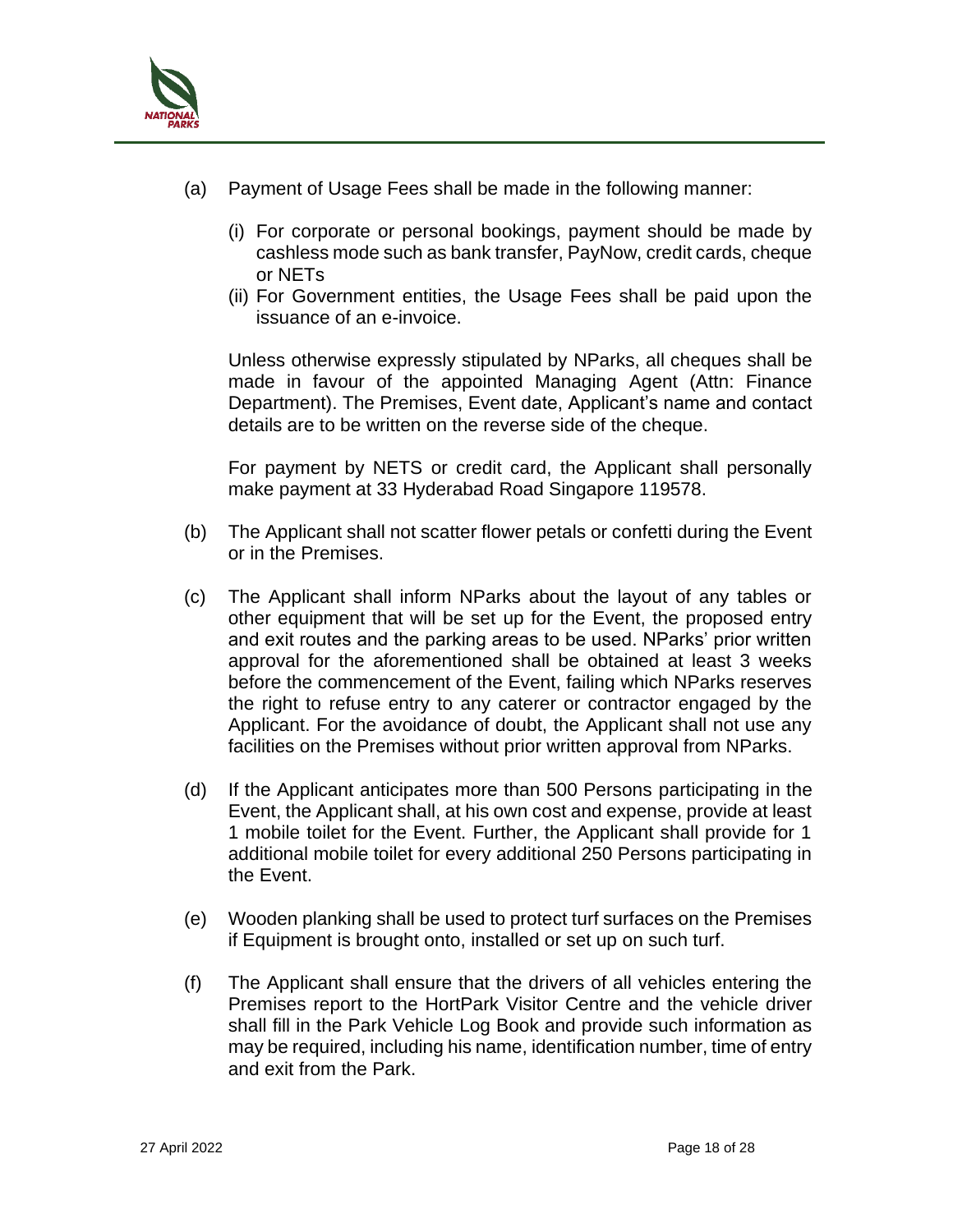

- (g) The Applicant shall ensure that any outdoor rehearsals, practises or sound tests are conducted in the period between **9.30am and 9pm** daily.
- (h) Unless otherwise stipulated by NParks, venues are only available for booking between 8am and 10pm.
- (i) If additional time is required, the Applicant will have to make additional booking for the venues the day before or the day after for setting up and tearing down of Equipment Each booking must be made for a minimum of 4 hours in accordance to the time-block stipulated in the "Venue Rental Rates" sheet
- (j) The setting up and dismantling of staging, marquees, booths, backdrops, lighting fixtures, audio systems, machinery, furniture, and its ancillary equipment shall be carried out between **8am and 6pm**. The setting up and removal of all other Equipment shall be carried out between **8am and 10pm**.
- (k) If the Event involves setting up buffet table(s) in HortPark, the buffet tables shall be set up outside the room along the foyer area, unless otherwise directed or approved by NParks.
- (l) The consumption of fast food, such as burgers and pizzas, is not allowed in HortPark. As such, the Applicant shall not engage the services of fast food outlets to provide catering for the Event.
- (m) HortPark is a smoke-free park, and the Applicant shall be responsible for bringing this to the attention of all Persons participating in the Event. The Applicant shall also ensure that all Persons comply with the no smoking rule in the Premises and Park.

### *Fort Canning Park*

- 10.6 **Clause 6.13** of the Terms and Conditions does not apply to the use of Premises within *Fort Canning Park*.
- 10.7 The Applicant shall comply with Fort Canning Park's Specific Terms and Conditions as set out below.
	- (a) For outdoor venues, the Applicant shall
		- (i) submit the completed Application at least 1 calendar month before the commencement of the Event at Fort Canning Park. The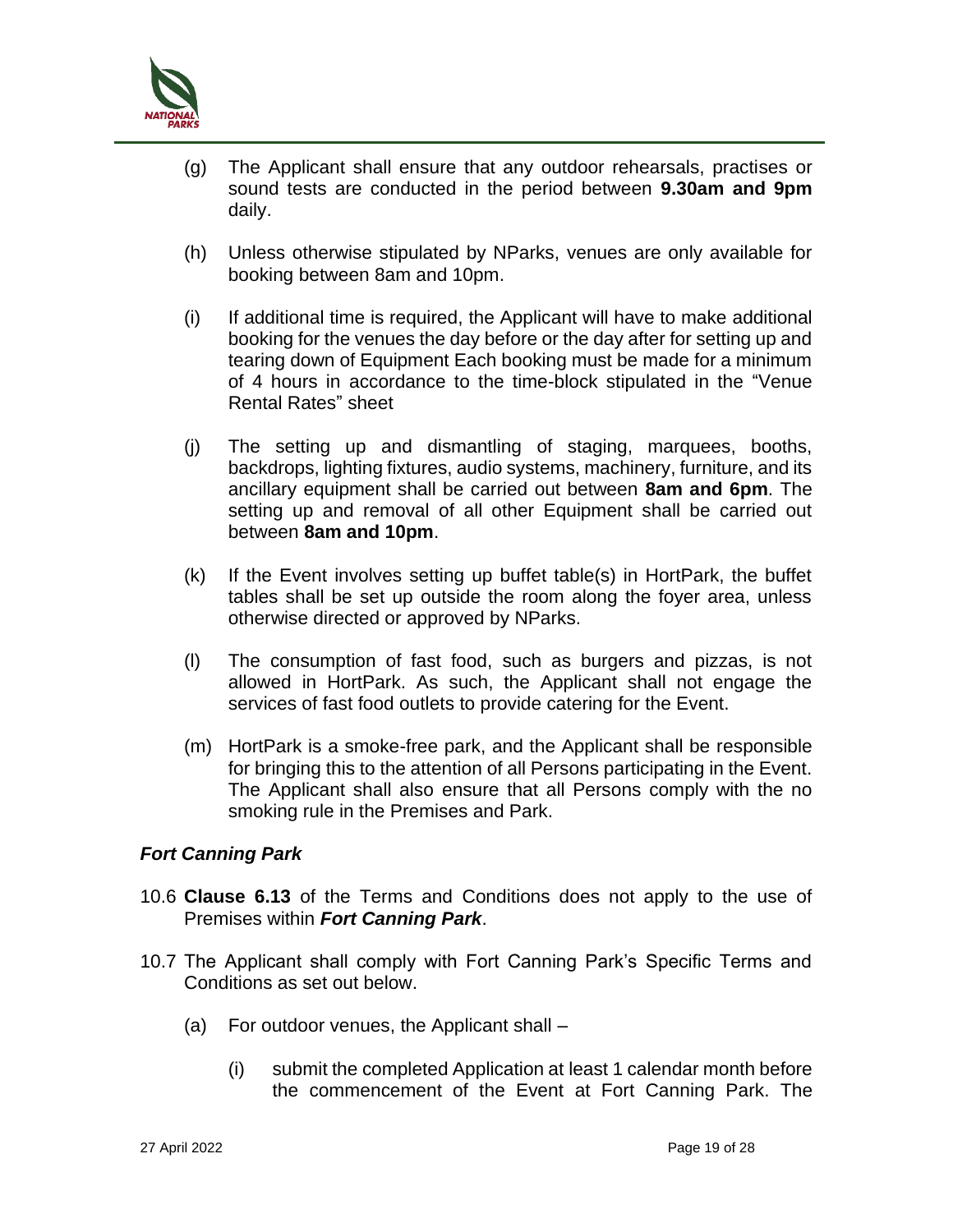

Applicant is required to obtain and submit all necessary licences, permits or approvals to NParks at least 2 weeks before the commencement of the Event;

- (ii) not allow any unauthorised person to operate any Equipment;
- (iii) not scatter flower petals or confetti during the Event or in the Premises;
- (iv) not set up any temporary structure including banners or other paraphernalia or Equipment on, or block any monument and historical relic within the Park. NParks reserves the right to require the Applicant to remove such objects immediately;
- $(v)$  in the event that NParks deems necessary, engage auxiliary police to patrol any Event held at the Park, failing which NParks reserves the right reject the Application or if prior approval had been given, to revoke such approval; and
- (vi) in the event electrical usage for the Event or any Equipment exceeds 13 Amp, the Applicant shall do all things necessary to seek and obtain NParks' prior written approval, including arranging for a licensed electrical worker (LEW) to provide NParks with all necessary documents (including single line drawings).
- (b) For indoor venues at Fort Canning Park, the Applicant shall
	- (i) submit the completed Application at least 1 calendar month before the commencement of the Event;
	- (ii) not hang or affix any light, bill, placard, notice or other thing on any plant, tree or structure.
	- (iii) not store or set up any Equipment within the Park or the Premises prior to the booking period for the Event, including but not limited to any storage or set up of logistic or catering equipment. NParks reserves the right to deny entry to or evacuate any vendor or person breaching this clause;
	- (iv) not set up any furniture or Equipment in the courtyard or the corridors outside all indoor venues without NParks' prior written approval;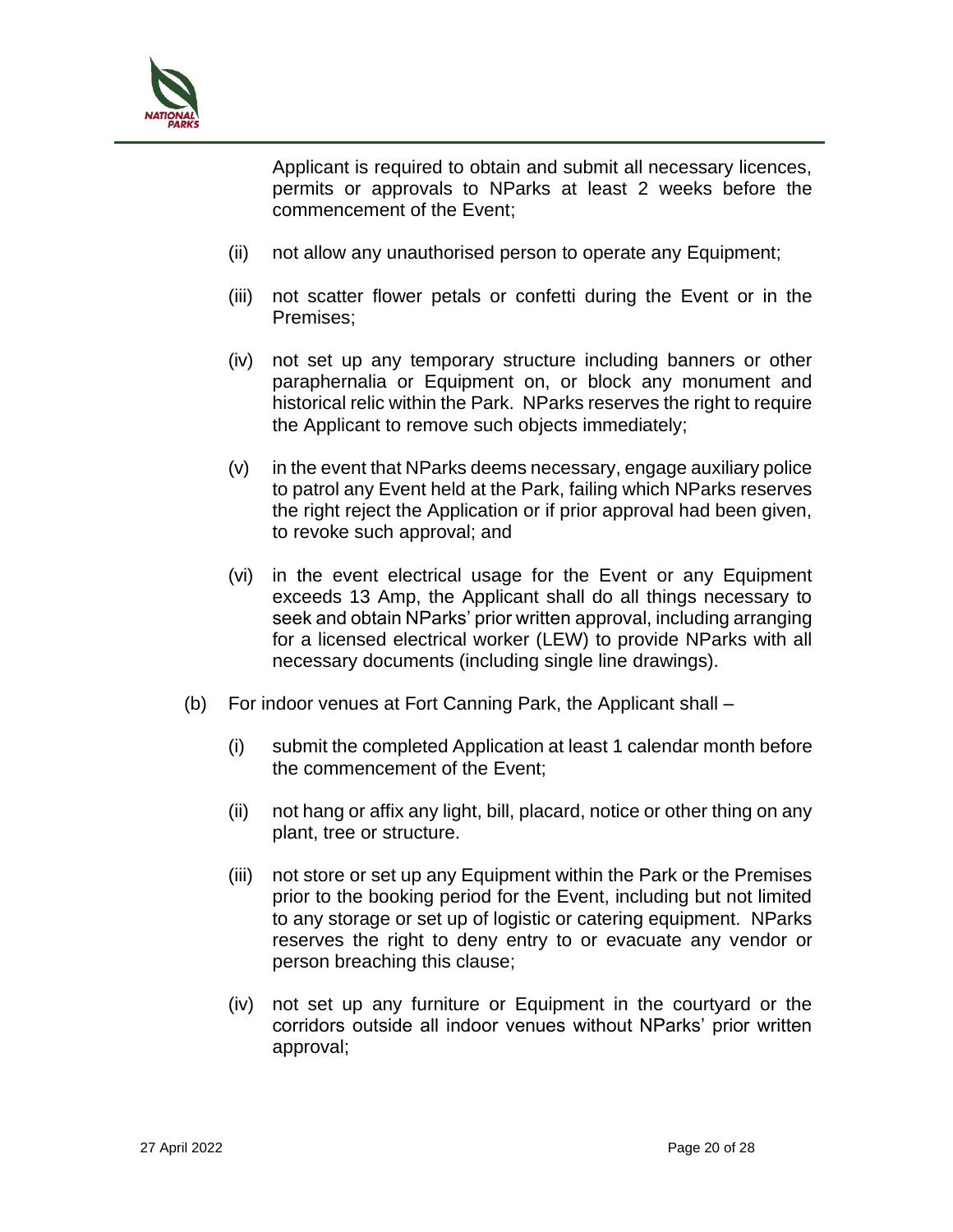

- (v) seek NParks' prior written approval for use of mobile kitchens which shall only be parked at designated areas;
- (vi) not lock up or prevent access to the Premises at any time. For the avoidance of doubt, NParks reserves the right to access the Premises at Fort Canning Park at all times;
- (vii) note that existing sound systems at Galeri Utama only support basic sound quality. Applicants shall not unplug existing cables from their original positions on the sound system console. Applicants shall obtain the prior written approval of NParks for the use of any additional cables and devices. Such cables and devices shall only be used strictly between 8am and 10pm on the date of the Event and returned thereafter. No requests for overnight use of the Equipment will be entertained.
- (c) If the Applicant anticipates that noise, sound and/ or music generated from the Event is going to exceed 65dBA at any time, when measured at the boundaries of the Premises, the Applicant shall inform NParks and obtain its prior written approval for this. Notwithstanding the foregoing, the Applicant shall ensure that the noise generated from the Event shall not cause any nuisance, inconvenience, or offense to other park users and residents living in the surrounding areas and unless prior written approval has been obtained from NParks.

### *Civic District Parks (which includes Empress Place, Esplanade Park, Waterboat House Garden, War Memorial Park, Youth Olympic Park)*

- 10.8 **Clause 6.13 of the Terms and Conditions** does not apply to the use of Premises within any of the *Civic District Parks*.
- 10.9 The Applicant shall comply with Civic District Parks' Specific Terms and Conditions as set out below.
	- (a) The Applicant shall obtain the written approval of NParks prior to implementing any arrangement or conducting any activity in relation to the Event which is not expressly allowed or otherwise provided for under these Terms and Conditions.
	- (b) The Applicant shall
		- (i) submit the completed Application at least 2 calendar months before the commencement of the Event at the Civic District Parks. The Applicant is required to obtain and submit all necessary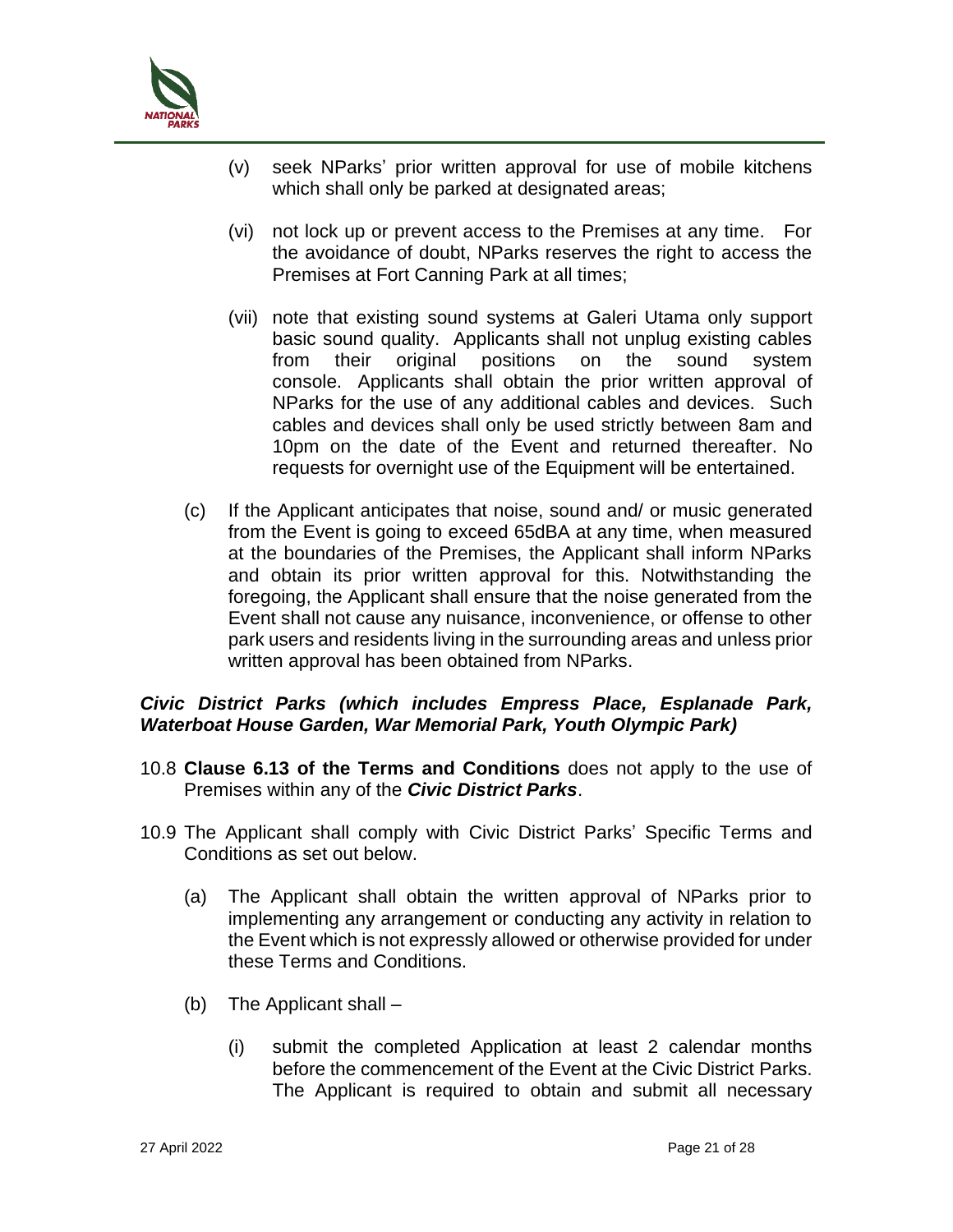

licences, permits or approvals to NParks at least 2 weeks before the commencement of the Event;

- (ii) not allow any unauthorised person to operate any Equipment;
- (iii) not scatter flower petals or confetti during the Event or in the Premises;
- (iv) not block any monument or set up any temporary structure including banners or other paraphernalia or Equipment on any monument and historical relic within the Park. NParks reserves the right to require the Applicant to remove such objects immediately;
- (v) in the event that NParks deems necessary, engage auxiliary police to patrol any Event held at the Park, failing which NParks reserves the right reject the Application or if prior approval had been given, to revoke such approval; and
- (vi) in the event electrical usage for the Event or any Equipment exceeds 13 Amp, the Applicant shall do all things necessary to seek and obtain NParks' prior written approval, including arranging for a licensed electrical worker (LEW) to provide NParks with all necessary documents (including single line drawings).
- (c) If the Applicant anticipates that noise, sound and/ or music generated from the Event is going to exceed 65dBA at any time, when measured at the boundaries of the Premises, the Applicant shall inform NParks and obtain its prior written approval for this. Notwithstanding the foregoing, the Applicant shall ensure that the noise generated from the Event shall not cause any nuisance, inconvenience, or offense to other park users and residents living in the surrounding areas and unless prior written approval has been obtained from NParks.

### *Singapore Botanic Gardens*

- 10.10 **Clauses 6.11, 6.13, 6.15 and 7.1(a)** of the Terms and Conditions do not apply to the use of Premises within Singapore Botanic Gardens.
- 10.11 The Applicant shall comply with Singapore Botanic Gardens' Specific Terms and Conditions as set out below.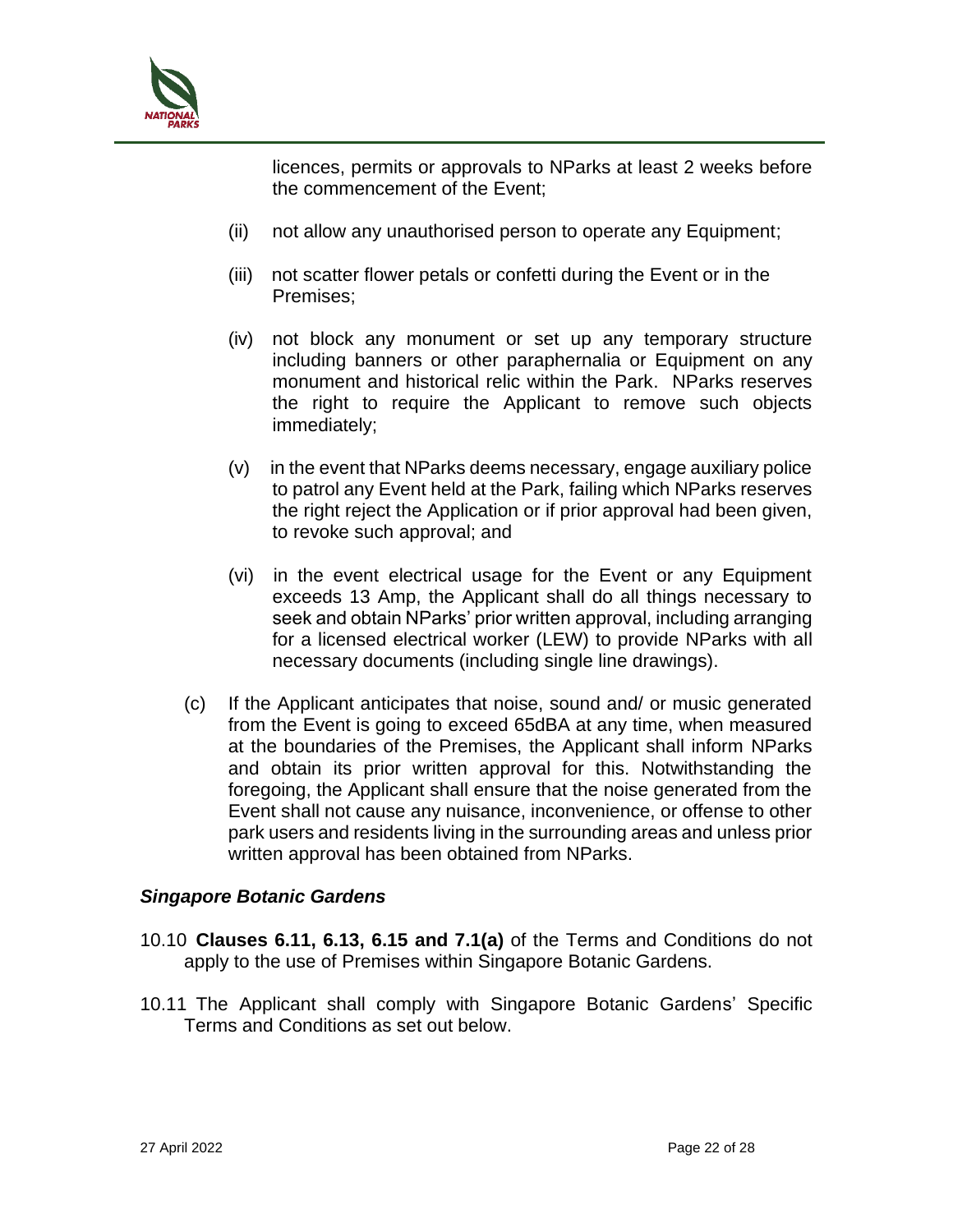

- (a) The Applicant shall submit the completed Application and make payment at least 8 calendar weeks before the commencement of the Event.
- (b) Payment of Usage Fees shall be made in the following manner:
	- (i) For corporate or personal bookings, payment should be made by cashless mode such as bank transfer, PayNow, credit cards, cheque or NETs
	- (ii) For government entities, the Usage Fees shall be paid upon the issuance of an e-invoice.

Unless otherwise expressly stipulated by NParks, all cheques shall be made in favour of the appointed Managing Agent (Attn: Finance Department). The Premises, Event date, Applicant's name and contact details are to be written on the reverse side of the cheque.

For payment by NETS or credit card, the Applicant shall personally make payment at the Botany Centre at Singapore Botanic Gardens, 1 Cluny Road, Singapore 259569 (Tanglin Core).

- (c) The Applicant shall not conduct ball games or activities involving projectiles (such as Frisbees, boomerangs etc.).
- (d) The Applicant shall not use any form of vehicles (motorized or otherwise), including micro or pocket scooters, motorcycles and Segways, bicycles or skate-scooters and other similar devices, in the Singapore Botanic Gardens.
- (e) The use of public announcement systems and loud hailers in Singapore Botanic Gardens is strictly prohibited. Unless otherwise approved, sound systems can only be used for approved events in specific venues.
- (f) If caterers, logistics contractors or any other service providers are engaged by the Applicant to provide services for the Event, the Applicant shall submit a list of such service providers to NParks for approval at least 3 weeks prior to the Event.
- (g) The Applicant shall not rearrange any furniture in the Premises unless prior written approval has been obtained from NParks. If approval has been granted to the Applicant to rearrange furniture in the Premises, the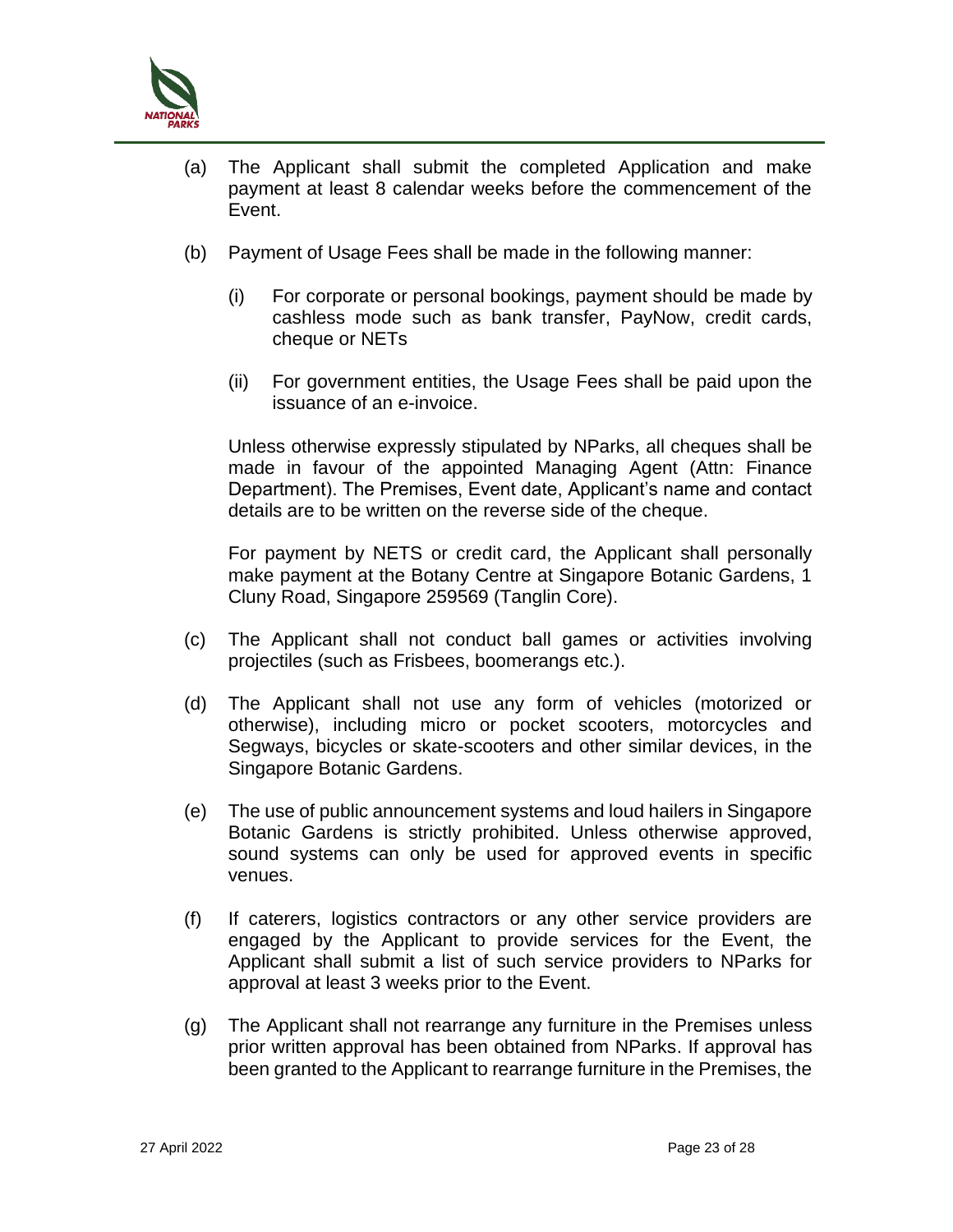

Applicant shall return all furniture to the original position before vacating the Premises.

- (h) Wooden planking shall be used to protect turf surfaces in the Singapore Botanic Gardens if Equipment is brought onto, installed or set up on such turf.
- (i) For Events held in Burkill Hall, the Applicant shall ensure that all Equipment is fitted with protectors to prevent scratches to the wooden flooring.
- (j) If mechanical and/or electrical equipment are to be installed, the Applicant shall submit all mechanical and/ or electrical installation plan(s) to NParks for perusal. For the avoidance of doubt, the Applicant shall not be permitted to commence work unless such plans have been approved by NParks.
- (k) The Applicant shall ensure that all electrical Equipment brought to Singapore Botanic Gardens are installed with a circuit breaker and is water-proof. Unless otherwise stipulated by NParks, the Applicant shall set up and tear down all Equipment during the course of the Event and no additional time shall be given to the Applicant to commence and complete set up and tear down of Equipment.
- (l) In the event any bollards are removed or shifted by the Applicant during the course of the Event, the Applicant shall ensure that such bollards are replaced and repositioned in its original position.
- (m) Singapore Botanic Gardens is a smoke-free park, and the Applicant shall be responsible for bringing this to the attention of all Persons participating in the Event. The Applicant shall also ensure that all Persons comply with the no smoking rule in the Premises and Gardens.
- (n) The Applicant shall ensure that the subject matters of the Event do not, relate directly or indirectly, to any political end, religious belief or to religion generally.

### **Filming and Photography**

10.12 Where the Applicant is permitted to conducting any filming or photography in Singapore Botanic Gardens , he shall ensure that:-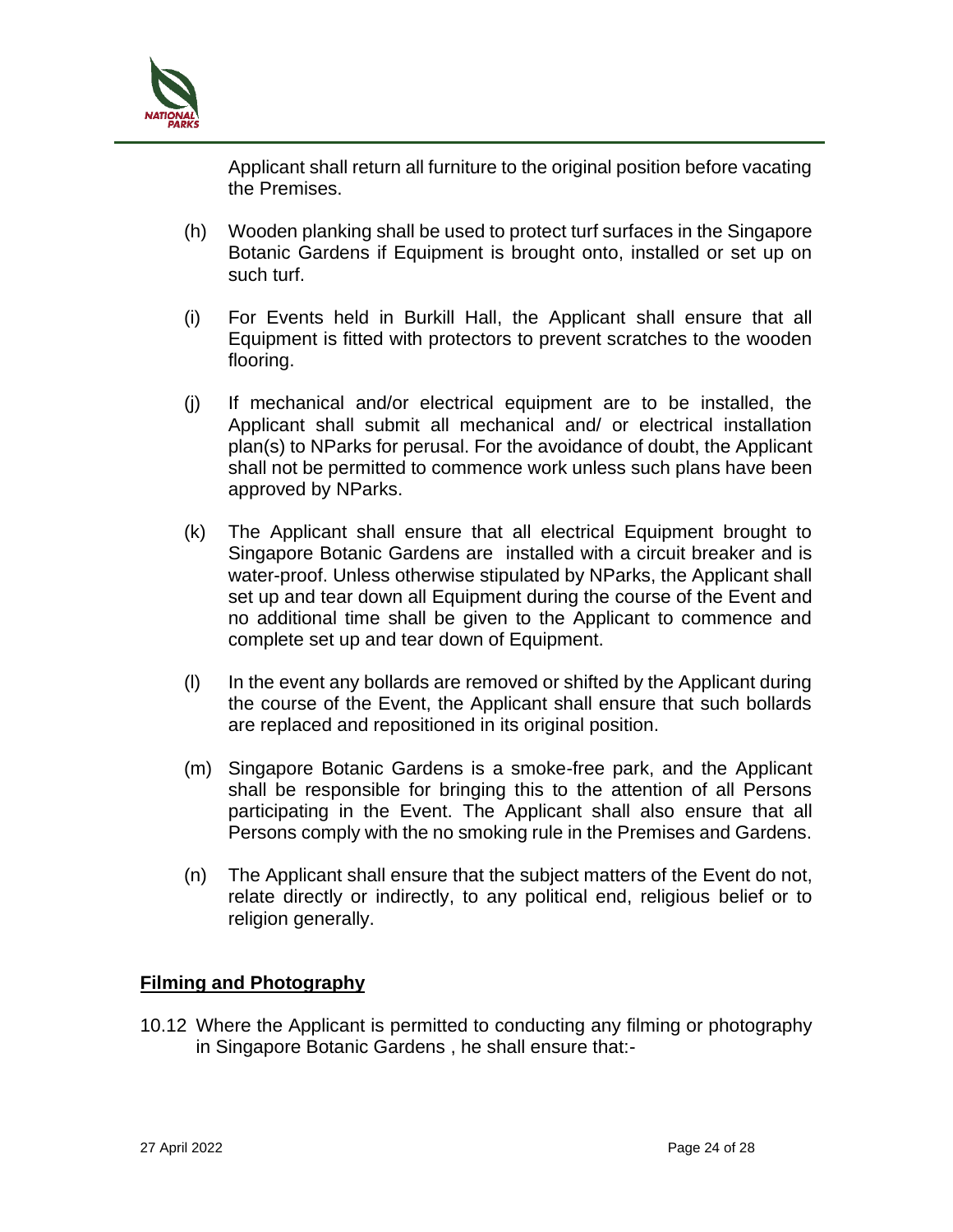

- (a) Only simple filming and photography without any extensive set-up required are conducted;
- (b) Only items and equipment which are required for the filming / photography are brought into Singapore Botanic Gardens. All other equipment, in particular, furniture or bulky items shall not be brought into the Gardens;
- (c) A list of the photography / filming equipment to be used is submitted to NParks for approval.
- 10.13 The Applicant may bring in:
	- (a) A portable camera (Video or still) of or about a hand-held size;
	- (b) A tripod for the camera; and
	- (c) Boom mike (save that a hand-held mike shall not be on tripod or Cstand), feedback monitor or hand-held reflectors.
- 10.14 The Applicant shall not:
	- (a) Use any power points around Singapore Botanic Gardens;
	- (b) Set up props, background, decoration on the lawns, trees, plants or structures unless otherwise approved by NParks;
	- (c) Employ any filming or photography methods that involve the use of large and bulky equipment such as vehicles, boom lifts and cranes;
	- (d) Depict any of the following in the film or photograph:
		- (i) Scene(s) showing person(s) swimming, fishing, boating, cycling, roller skating/ blading, driving, performing martial arts, or scene(s) showing items resembling weapons / explosives;
		- (ii) Scene(s) that suggest any unapproved activity (e.g. posing on a bicycle or posing with swimsuit)
		- (iii) Any scene(s) deemed inappropriate by NParks.
	- (e) Use video or photographic equipment, C-stands, lightings, light stands, tracks and power generating devices except where expressly provided for and approved by NParks;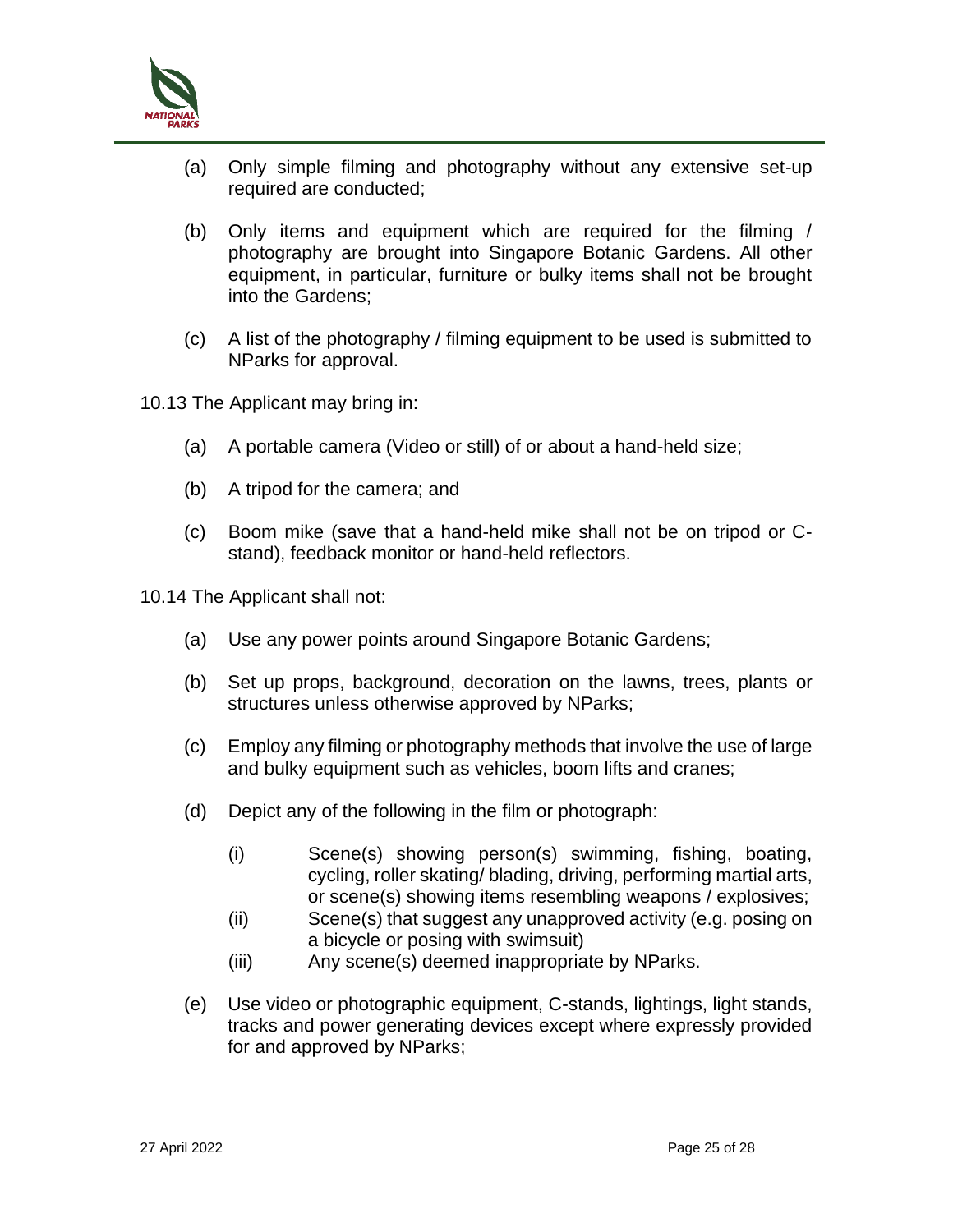

- (f) Conduct filming or photography at any of the following locations unless otherwise approved by NParks:-
	- (i) All 7 major entrance areas (Tanglin Gate / Green Pavilion, Visitor Centre, National Orchid Garden's entrance pavilion, Gallop Extension drop-off point, Learning Forest drop-off point, Bukit Timah Gate and Children's Garden Visitor Centre) and its immediate surrounding areas like Palm Court, Viewing Terrace, Cascade Garden, E-kiosk and Orchid Plaza
	- (ii) Areas within Rainforest, Mingxin Foundation Rambler's Ridge, OCBC Arboretum and Jacob Ballas Children's Garden, Shaw Foundation Symphony Stage
	- (iii) Heritage Museum, CDL Green Gallery, Seed Bank, Centre for Ethnobotany, Forest Discovery Centre @ OCBC Arboretum, Botanical Art Gallery
	- (iv) Office Buildings like Holttum Hall, Ridley Hall, NParks HQ, Raffles Building and the Garage
	- (v) Car Parks within the Gardens
	- (vi) Shops and F&B outlets (including the immediate surrounding areas)
	- (vii) All shelters and sheltered areas within the Gardens.

### **Exercise Groups and other Group Activities**

- 10.15 The Applicant shall not use any plants, furniture or structures as a medium or equipment for the Event or any activity.
- 10.16 The Applicant shall ensure that unless otherwise approved by NParks, no martial arts activities shall be conducted.
- 10.17 The Applicant shall not conduct the Event or any activity at any of the following locations in Singapore Botanic Gardens:
	- (a) All major entrances and its immediate surrounding areas (Tanglin Gate, Tanglin drop off point, Visitor Centre, National Orchid Garden's entrance pavilion, Palm Court, Learning Forest drop-off point, Gallop Extension drop-off point and Bukit Timah Gate);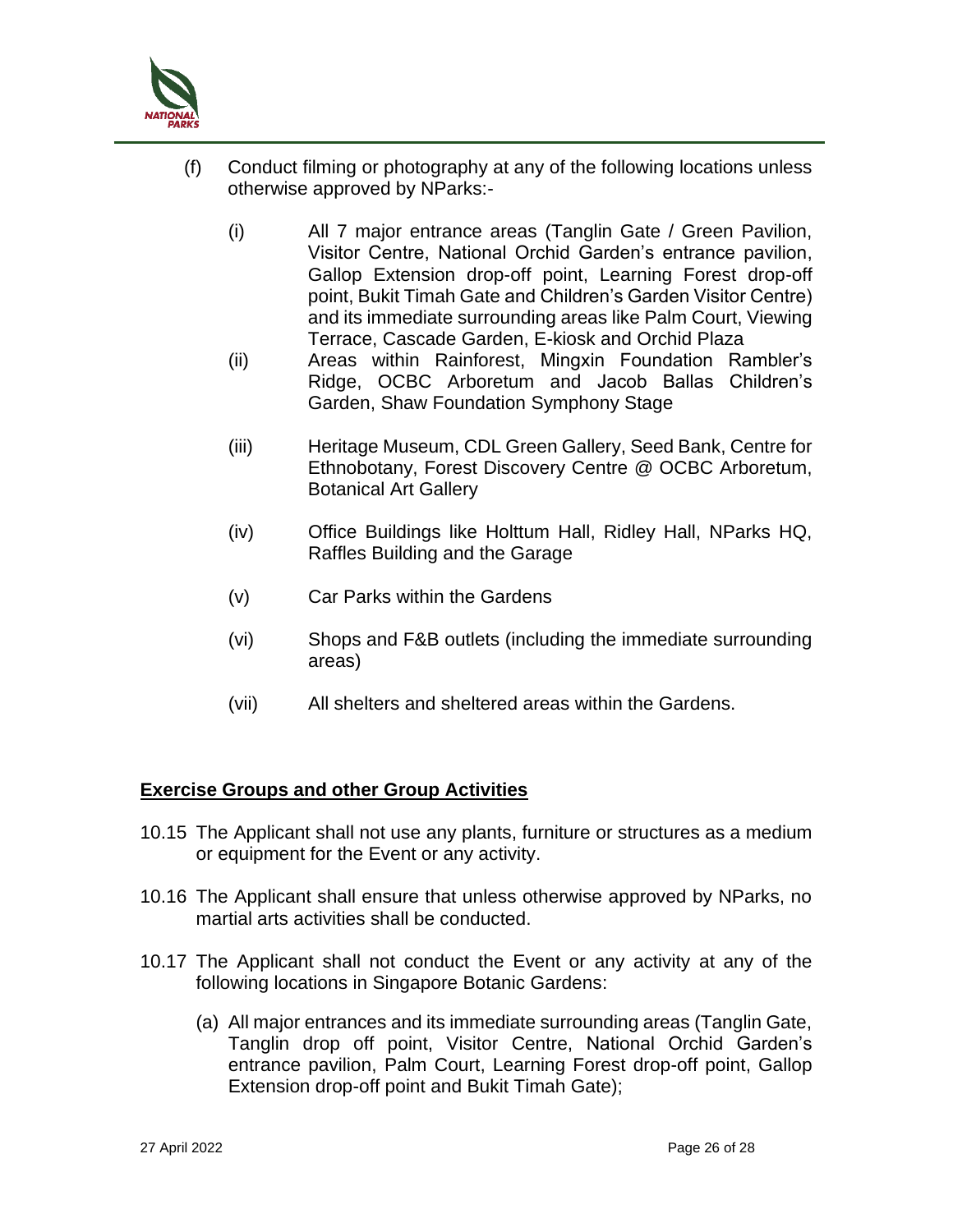

- (b) All Visitor Services desks and its immediate surrounding areas (Green Pavilion, Visitor Centre, Learning Forest, Bukit Timah, Gallop Extension and Children's Garden);
- (c) Rainforest;
- (d) Jacob Ballas Children's Garden;
- (e) National Orchid Garden;
- (f) Shaw Foundation Symphony Stage;
- (g) Learning Forest;
- (h) Gallop Extension (except Gallop Green);
- (i) All carparks or vehicular roads within the Gardens; and
- (j) Buildings or office blocks including NParks Headquarters, Raffles Building, Botany Centre, Ridley Hall, The Garage, shops and F&B outlets (including its immediate surrounding area);
- (k) All shelters and sheltered areas within the Gardens.

### *Coney Island Park*

- 10.18 **Clauses 6.17 to 6.31, 7 and 8** do not apply to the use of Premises at Coney Island Park.
- 10.19 The Applicant shall comply with Coney Island Park's Specific Terms and Conditions as set out below:
	- (a) The Applicant shall obtain the written approval of NParks prior to implementing any arrangement or conducting any activity in relation to the Event which is not expressly allowed or otherwise provided for under these Terms and Conditions.
	- (b) The Applicant shall not set up any permanent and or temporary structure including tentages, tables, chairs, logistics, banners or other paraphernalia or Equipment within the Park. NParks reserves the right to require the Applicant to remove such objects and Equipment immediately.